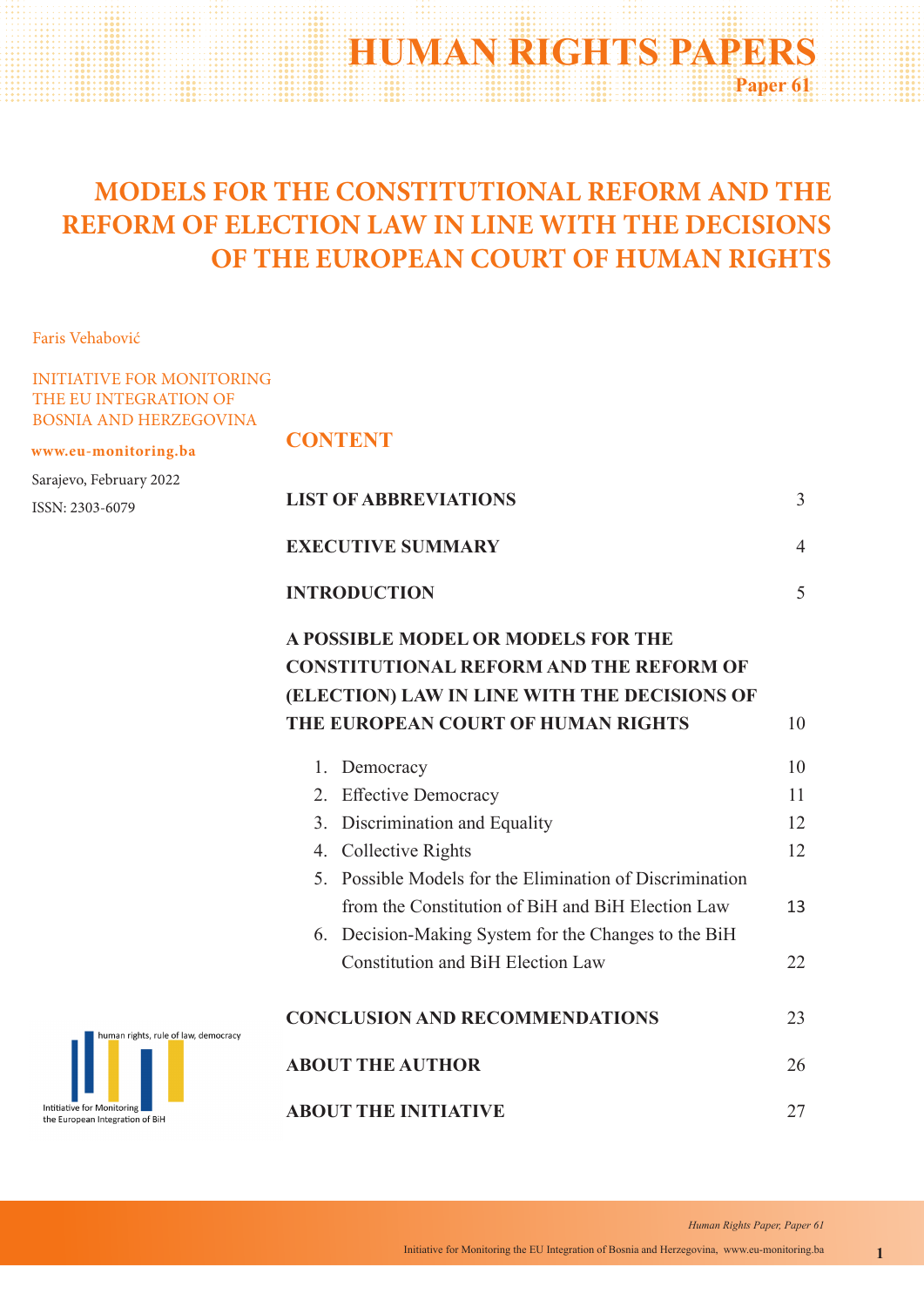## *Human Rights Papers* Edition of Sarajevo Open Centre

Publication number: 61

| <b>Title:</b>             | Models for the Constitutional Reform and the Reform of<br>Election Law in Line with the Decisions of the European Court<br>of Human Rights             |
|---------------------------|--------------------------------------------------------------------------------------------------------------------------------------------------------|
| <b>Author:</b>            | Faris Vehabović                                                                                                                                        |
| <b>Editors:</b>           | Dajana Bakić and Edo Kanlić                                                                                                                            |
| <b>Proofreading:</b>      | Sandra Zlotrg                                                                                                                                          |
| <b>Translation:</b>       | Jasenka Kapetanović                                                                                                                                    |
| <b>Layout and design:</b> | Lejla Huremović                                                                                                                                        |
| <b>Publisher:</b>         | Sarajevo Open Centre (www.soc.ba) on behalf of the Initiative<br>for Monitoring the EU Integration of Bosnia and Herzegovina<br>(www.eu-monitoring.ba) |

**On behalf of the Publisher:** Emina Bošnjak

## **© Sarajevo Open Centre**



*Non-commercial copying, photocopying or any other reproduction of this publication or parts of it is desirable, with the prior written notification to the publisher at: office@soc.ba.*

*Content of this publication is the sole responsibility of its authors.*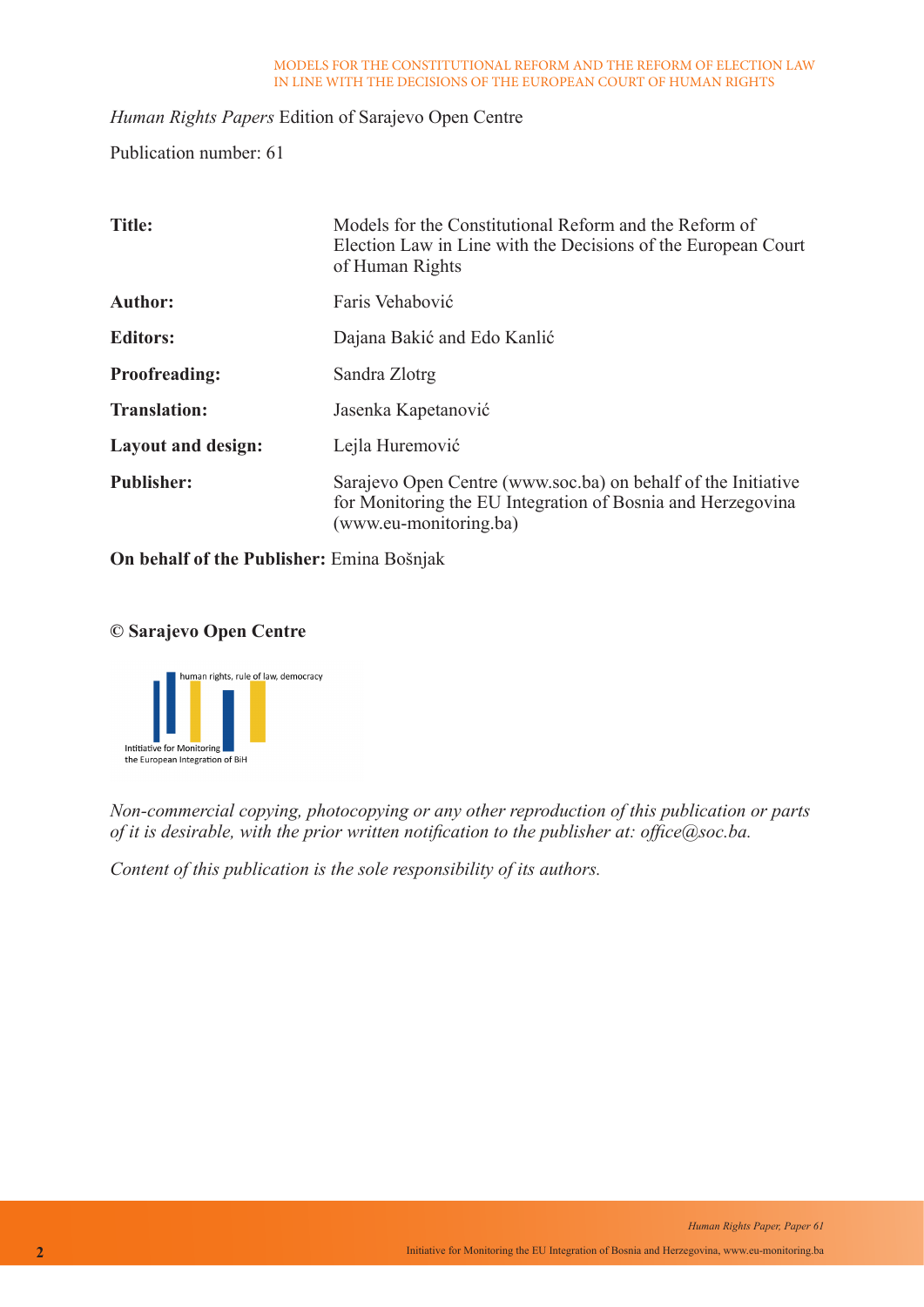# **LIST OF ABBREVIATIONS**

BiH – Bosnia and Herzegovina

BiH Constitution – Constitution of Bosnia and Herzegovina

ECHR – European Court of Human Rights

EU – European Union

FBiH – Federation of Bosnia and Herzegovina

PABiH – Parliamentary Assembly of Bosnia and Herzegovina

RS – Republika Srpska

- USA United States of America
- UK United Kingdom

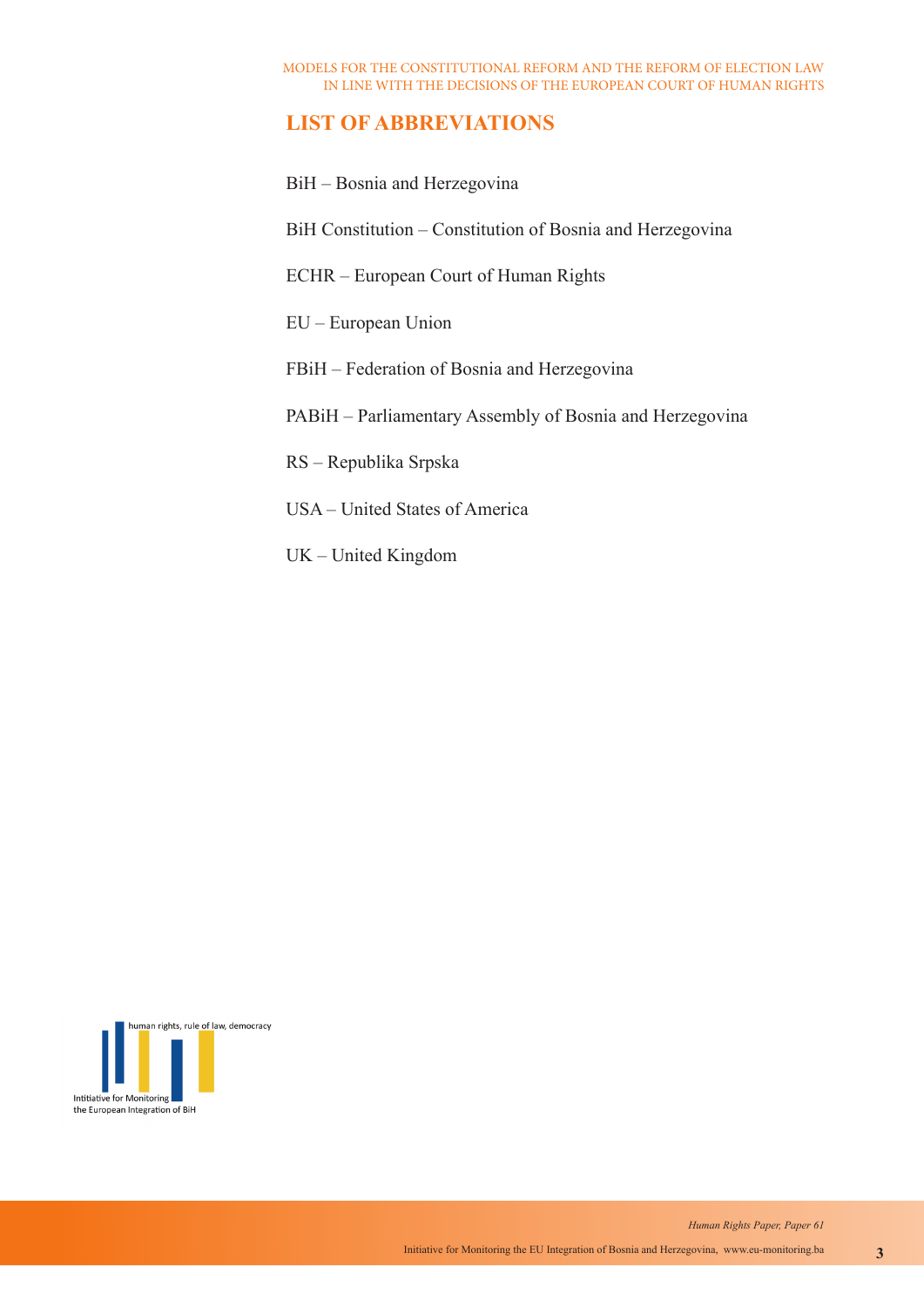# **EXECUTIVE SUMMARY**

Finding solutions for the electoral system reform in Bosnia and Herzegovina (BiH) presents a key milestone for the future of BiH and a shift from the post-war society phase into a transitional democracy, within the context of greater integrative processes. Changing the current electoral system would change the existing paradigm of responsibility exclusively within the framework of ethnic groups, without any responsibility for the entire Bosnian-Herzegovinian society. Of course, this would also imply a drastic increase regarding public engagement, as well as sanctioning of any nondemocratic engagement through democratic procedures.

A legal framework for the transition from an ethnocratic into a democratic society has been provided by the European Court of Human Rights (ECHR) through the decisions it delivered regarding the equality of national minorities, constituency of the peoples and citizens within the electoral process, primarily through the decisions in the cases of Sejdić/ Finci<sup>1</sup>, Zornić<sup>2</sup>, Pilav<sup>3</sup>, Šlaku<sup>4</sup> and Pudarić<sup>5</sup> v. BiH

Establishing a democratic society must be the primary objective of the electoral reform, with all the specificities of BiH society, which primarily implies the mistrust between the ethnic groups, kindled during the last 30 years. Unfortunately, it seems that this supposed struggle for the interest of the ethnic groups refers more to staying in power and maintaining privilege, which speaks volumes about the difficulty of the task before the political actors who have the political strength to adopt the changes to the electoral system which would in basic terms, quite certainly, withhold guarantees for the aforementioned actors to participate in the government. Such guarantees are present in the current constitutional system, and the establishment of a democratic society, which would ensure equal rights for each individual in the electoral process and which would ensure that everyone has a chance in the political ideas and programs' market, would mean the end to this fundamentally undemocratic practice.

<sup>5</sup> Case of Pudaric v. Bosnia and Herzegovina, Application no. 55799/18, Judgement of 8 December 2020.



<sup>1</sup> Case of Sejdic and Finci v. Bosnia and Herzegovina, (Applications nos. 27996/06 and 34836/06), Judgement of 22 December 2009.

<sup>2</sup> Case od Zornic v. Bosnia and Herzegovina, Application no. 3681/06, Judgement of 15 July 2014.

<sup>3</sup> Case of Pilav v. Bosnia and Herzegovina, Application no. 41939/07, Judgement of 9 June 2016.

<sup>4</sup> Case of Slaku v. Bosnia and Herzegovina, Application no. 56666/12, Judgement of 26 May 2016.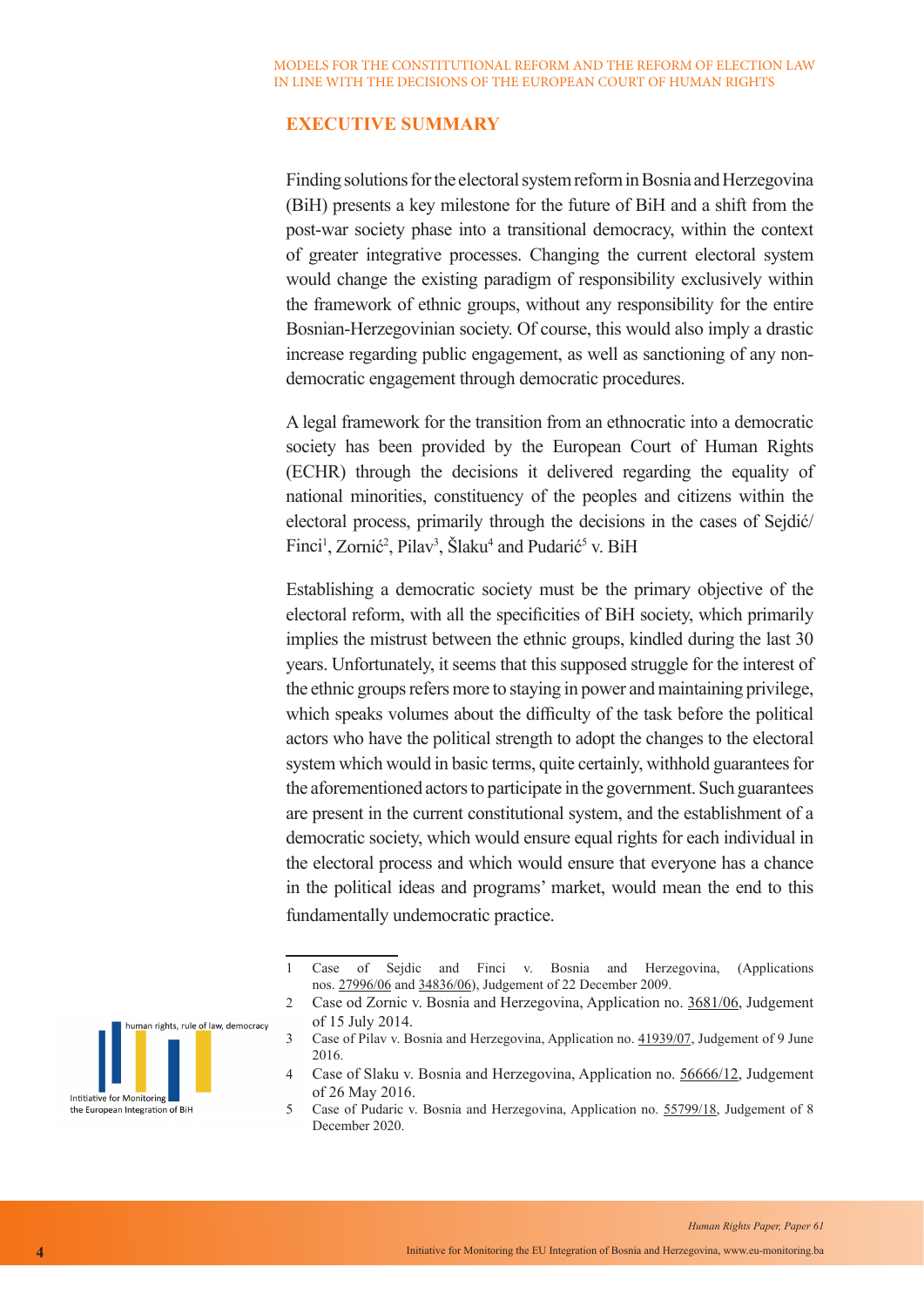# **INTRODUCTION**

The Constitution of Bosnia and Herzegovina (BiH Constitution) is, quite certainly, a typical transitional document, regardless of its status of a constitution.<sup>6</sup> The central government only has several established competences which must be exerted solely with the agreement between all sides, including entities and constituent peoples. Bosniaks, Serbs, Croats (as the *constituent peoples*), the Others and citizens are described in the Preamble of the BiH Constitution. At the state level, such decisionmaking mechanisms are established that it is practically impossible to reach a decision contrary to the will of a representative of any constituent people, or entity. Apart from the House of Representatives, the House of Peoples is established; a veto based on the vital interests is introduced for all three constituent peoples in both Houses; as well as for the collective Presidency consisting of three members: a Serb member from the RS, and a Bosniak and Croat members from the FBiH, where veto is also introduced based on the entity, and in fact ethnicity of the Presidency members. The structure of state institutions is conditioned by the ethnicity which is tied to territorial belonging, and thus institutional discrimination is built into the BiH Constitution. Apart from the predominant *ethnic* and, cumulatively established *territorial* principles, it is clear that the state competences cannot ensure mechanisms for the creation of self-sustaining and prosperous *democratic society*. A particular issue is *entity vote* and the establishment of *veto* based on the *vital national interest* which makes the weak state institutions non-functional and open to all sorts of obstructions to the efficient state governance. In these circumstances, it is pointless to think of the state as a service for citizens.<sup>7</sup>.

Apart from this, ECHR delivering the aforementioned decisions presents a request to Bosnia and Herzegovina for a certain level of a constitutional reform in order to eliminate the discrimination of national minorities labelled as *Others* in the Constitution, and BiH citizens and provide them with an equal access to the political sphere at the state level. ECHR



has established that *the nature of conflicts in BiH was such that it was* 

<sup>6</sup> Vehabović, Faris. *Relationship Between Constitution of Bosnia and Herzegovina and the European Convention on Human Rights and Fundamental Freedoms*. Sarajevo: ACIPS, 2006, p. 13.

<sup>7</sup> Vehabović, Faris. *Why There Will not be Systematic Constitutional Changes?*, Sveske za javno pravo, vol. 1, No. 1-2, December 2010, pp. 36-54.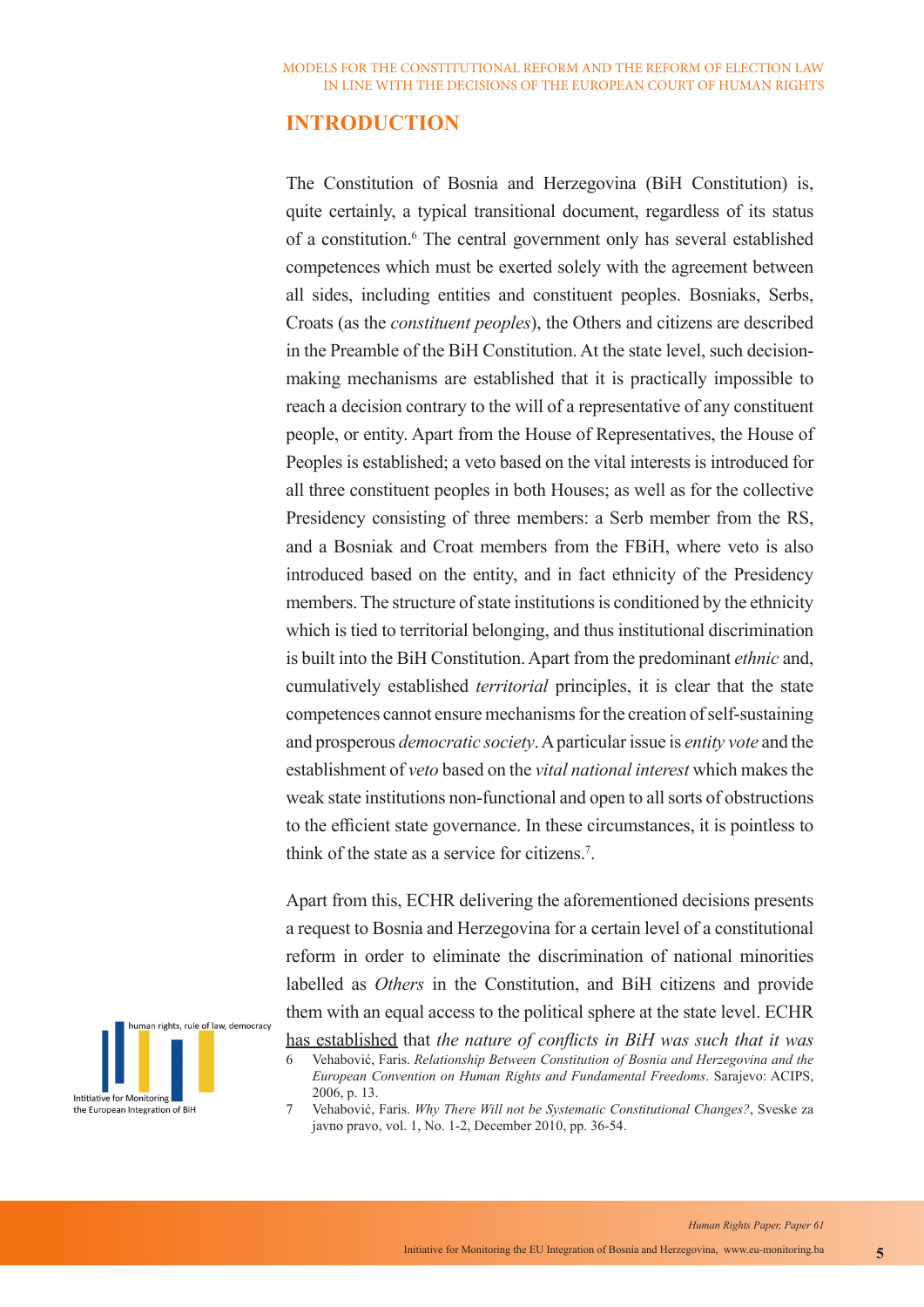*necessary to accept the* constituent peoples *in order to secure peace*, which suggests that ECHR considers the existence of *constituent peoples*  as a temporary aim which is not sustainable in a functional democracy.<sup>8</sup>

A constitutional reform is a complex and lengthy process which would, in the end, due to the outdatedness of (post)conflict logic of the Dayton constitutional system, necessarily result in the adoption of a completely new constitution based on the principles of de-ethnicization of law with the optimal balance between liberal-democratic and territorial-federative models of political decision-making. This process can be initiated with the adoption of the necessary constitutional amendments which can in a given political moment gain support of the political actors, so that the categories of *Others* and *citizens* can be made equal to the other categories in the Preamble of the Constitution in regards to their participation in the forming of institutions of BiH.

The Constitution determines that the political positions in the BiH institutions can only be occupied by those who declare their belonging to one of the *constituent peoples* (a parity division between Bosniaks, Croats, and Serbs).

However, since ECHR has delivered a decision that these constitutional stipulations referring to the selection of member of the BiH Presidency (hereinafter: Presidency) and the delegates in the House of Peoples of the Parliamentary Assembly of BiH (PABiH) violate the European Convention on Human Rights and Fundamental Freedoms (European Convention), the constitutional reform which would change the existing state has become unavoidable, and BiH has to change the Constitution in order to eliminate the discrimination stemming from its stipulations as these were the demands in the aforementioned decisions of the ECHR. As this endeavour implies a sort of revision of the Dayton Peace Accords, which is founded on the idea of distribution of governance exclusively between the three *constituent peoples*, in order to amend the constitutional text a lot more than a simple technical approach to the issue will be needed, regardless of how unlikely and unattainable it may seem at this point.



<sup>8</sup> Vehabović, Faris and Lajla Zaimović Kurtović. *Our Persective for the Constitution*. Sarajevo: ACIPS, 2010.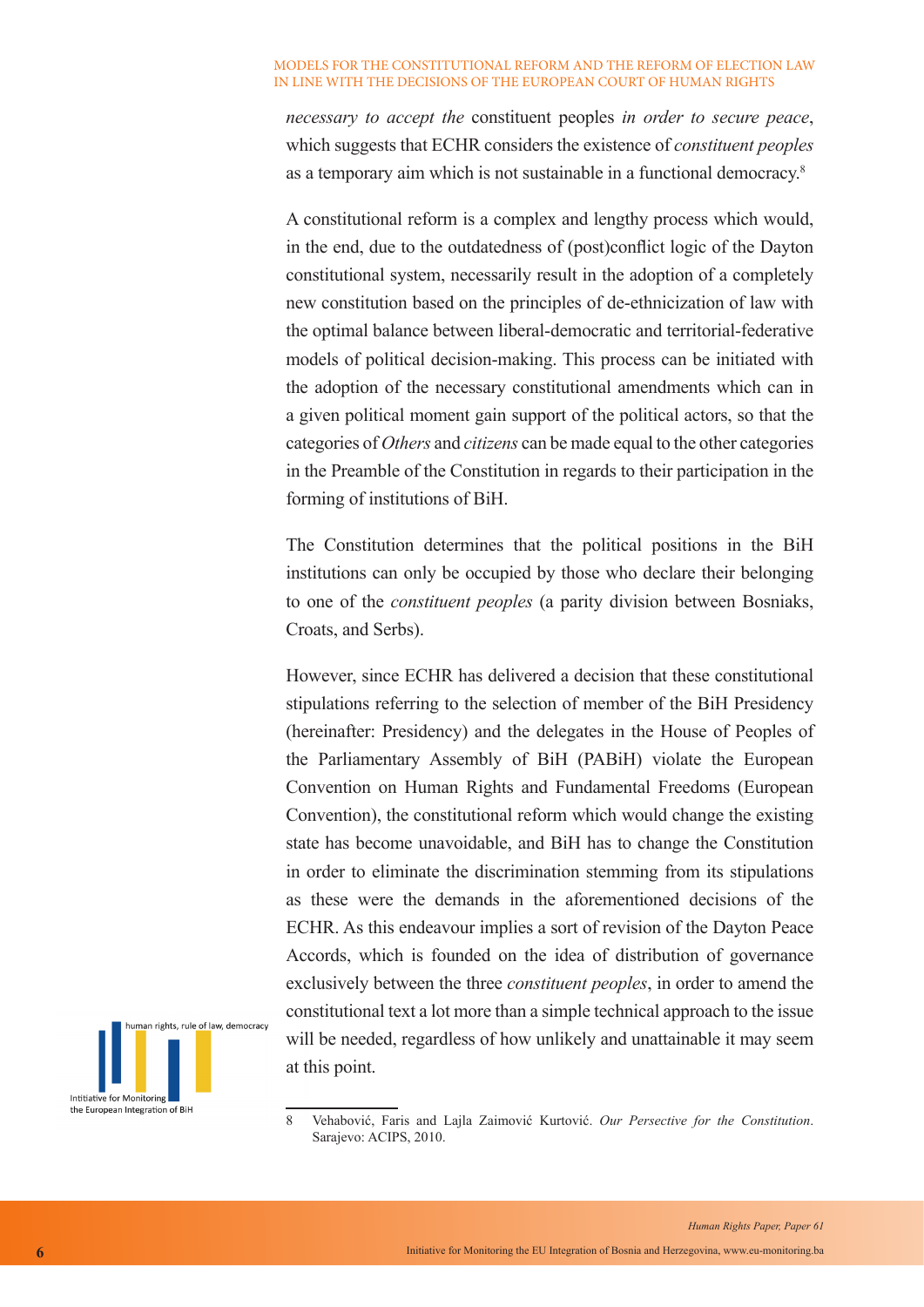Of course, every constitutional initiative must take into consideration the social circumstances surrounding it, that is to the realistic possibilities that this text gains a wider social support of the main political actors. Still, the ECHR decisions have established a minimum which needs to be achieved through the limited constitutional changes and their instrumentalisation through the BiH Election Law.

With such constitutional background, ECHR has faced cases which were in direct connection with the discrimination set in the BiH Constitution, discrimination stemming from Article 5 of the BiH Constitution stipulating that the delegates for the House of Peoples of the PABiH elected from the territory of Republika Srpska are of Serbian ethnicity, while, following the same principle, the delegates of Bosniak and Croat ethnicity are elected from the territory of Federation of BiH. A similar situation can be observed regarding the election of the members of Presidency of BiH, where a Serb member is exclusively elected from Republika Srpska, while a Croat and a Bosniak members are elected from the territory of Federation of BiH. The first decision of ECHR in case Sejdić/Finci<sup>9</sup>, which dealt with the issue of discrimination in the election procedure, has established that the Bosnian-Herzegovinian constitutional system is not in line with the European Convention since it violates the stipulations on the prohibition of discrimination. ECHR has established, in its decision, that Article 14 was violated in regards to Article 3 of the Protocol number 1 of the European Convention. In concrete terms, the stipulation refers to the inability of applicants to register as candidates in the elections for the House of Peoples of PABiH. Further, Article 1 of Protocol number 12 was violated due to the lack of possibility for the applicants to register as candidates in the elections for the BiH Presidency<sup>10</sup>. In both cases, the elements of the constitutional system which do not allow all citizens of BiH to, exercising the right to stand as a candidate, participate in an equal manner in the political and constitutional system of BiH. In regards to Annex 4, this means that ethnic discrimination must be removed from the actual political relations and that suitable mechanisms for practical equalizing of unconstituent and constituent citizens of BiH. In this regards, every citizen, based on the fact that they are a citizen of BiH must have realistic material chances to be elected to the Presidency under equal 9 Sejdić and Finci v. BiH, ibid.



10 Sejdić and Finci v. BiH, operative segment.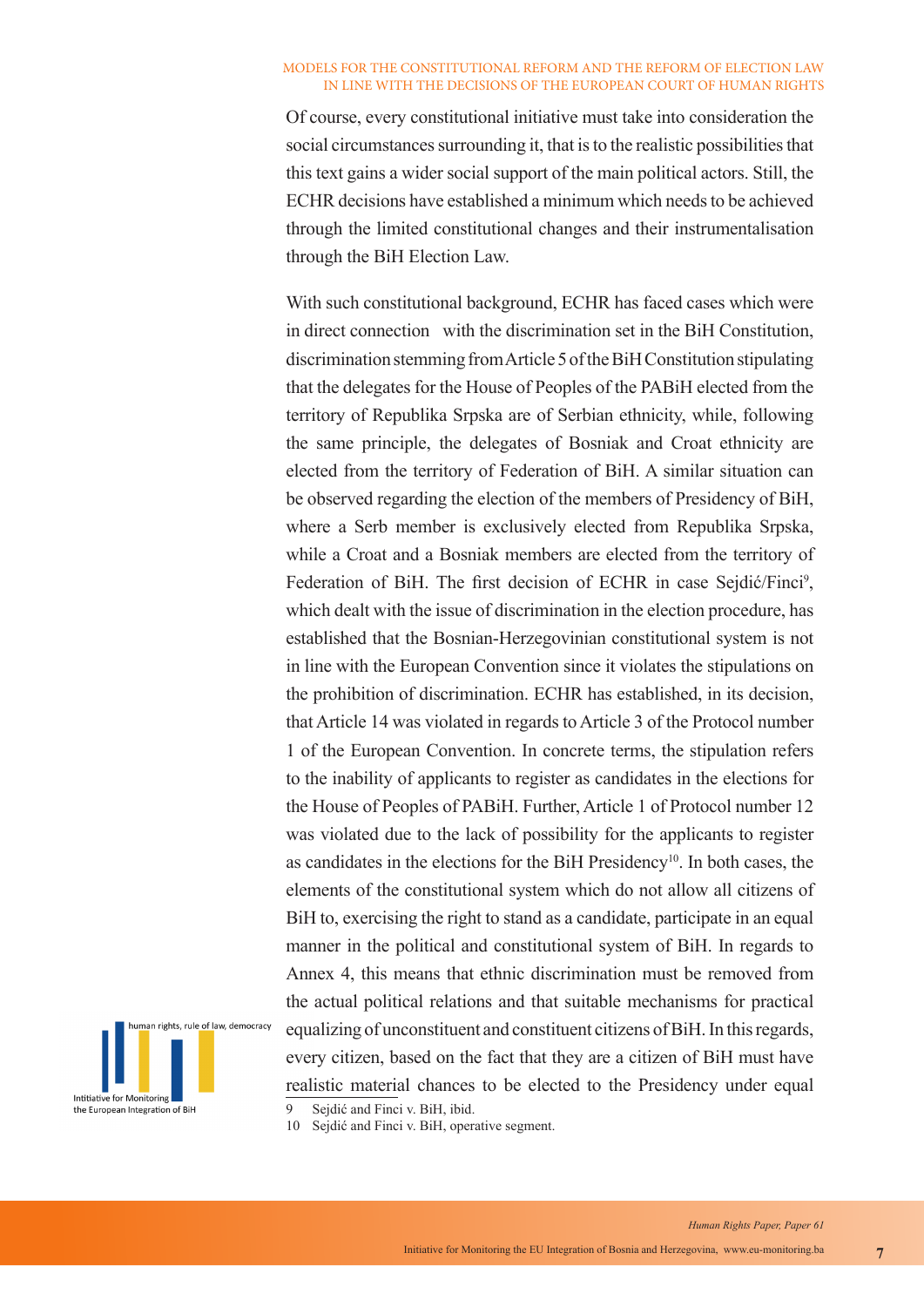conditions. They can be realised in the simplest manner, in regards to Sejdić/Finci decision, through the introduction of a democratic standard: amending each provision which, in advance, guarantees a position in the state bodies for the representatives of constituent and unconstituent peoples through regulations which allow for the possibility of being elected, providing that the decision on the election remains with the electorate. A suitable solution in the existing constellation can be found in the rule that the members of all ethnicities are guaranteed participation in the state bodies under equal conditions, but that no position in the state bodies is guaranteed in advance for constituent and unconstituent individuals. The Decision of the ECHR has imposed an obligation upon the Bosnian-Herzegovinian government to harmonize the stipulations of the BiH Constitution with the European Convention.<sup>11</sup> Implementing the decision has been emphasised as a prerequisite for the BiH application for the European Union.<sup>12</sup>

Specifically, the main observations of ECHR have been shaped through the application of Article 46 of the European Convention in the case Zornić v. BiH, which practically means that a systemic violations of human rights have been established and that systemic changes need to occur regarding legal regulations (acts of general application) which have been the subject of the consideration by ECHR, and in these cases they are Articles 3 and 5 of the Constitution of BiH and the corresponding stipulations of the BiH Election Law. The core of ECHR's decision-making is summarised in the Paragraph 43 of the decision in the case Zornić v. BiH stating: "In *Sejdić and Finci* the Court observed that when the impugned constitutional provisions were put in place a very fragile ceasefire was in effect on the ground and that the provisions were designed to end a brutal conflict marked by genocide and "ethnic cleansing" (see ibid., § 45). The nature of the conflict was such that the approval of the "constituent peoples" was necessary to ensure peace (ibid.). However, now, more than eighteen years after the end of the tragic conflict, there could no longer be any reason for the maintenance of the contested constitutional provisions. The Court expects that democratic arrangements will be made without further delay. In view of the need to ensure effective political democracy,



<sup>11</sup> Zornić v. BiH, Paragraphs 38-43.

12 https://www.europarl.europa.eu/RegData/etudes/ATAG/2015/559501/EPRS\_ ATA(2015)559501\_EN.pdf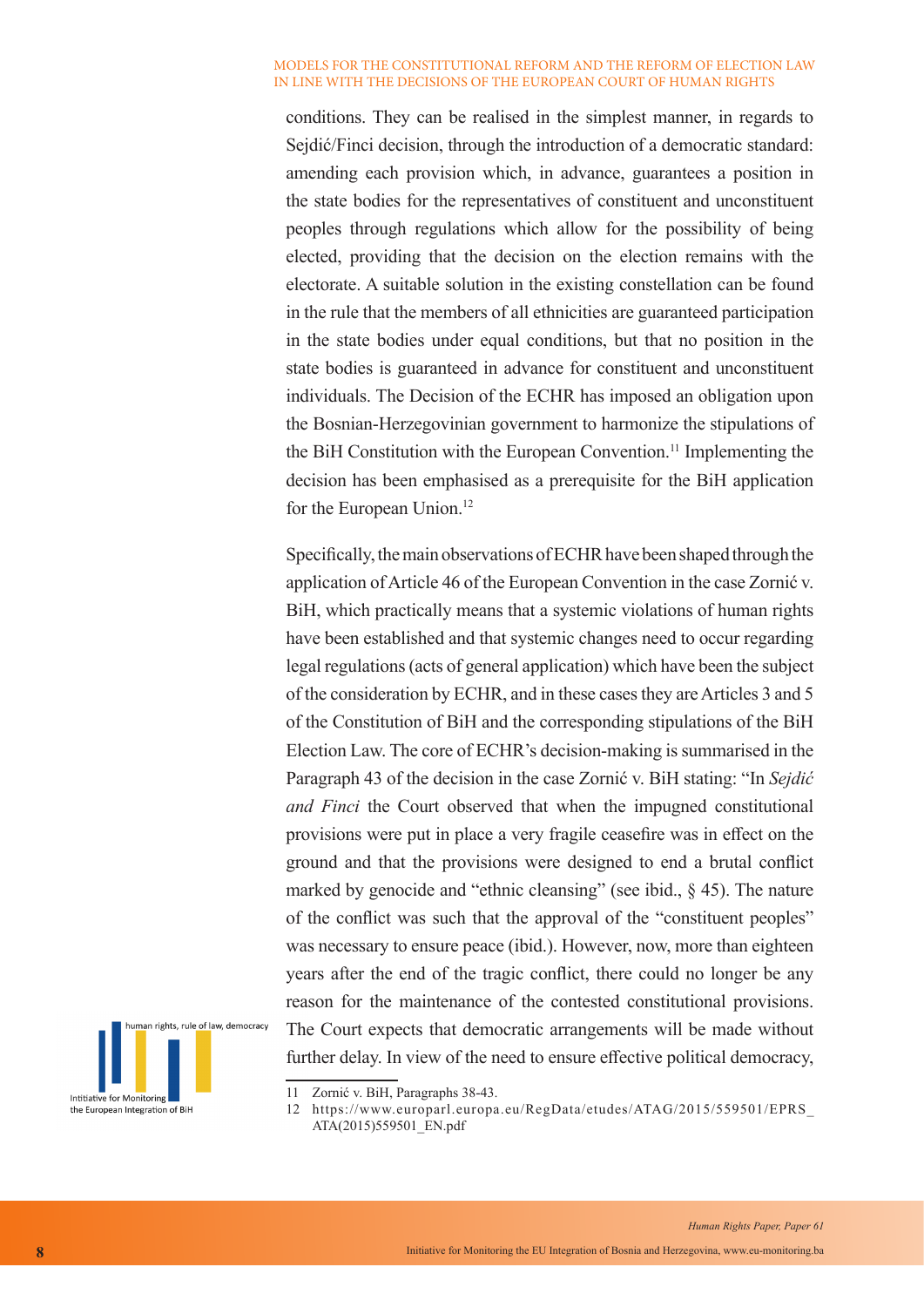the Court considers that the time has come for a political system which will provide every citizen of Bosnia and Herzegovina with the right to stand for elections to the Presidency and the House of Peoples of Bosnia and Herzegovina without discrimination based on ethnic affiliation and without granting special rights for constituent people to the exclusion of minorities or citizens of Bosnia and Herzegovina." A few conclusions can be drawn from such formulation – that the original intent of the *constitution makers* had been to stop the war and for this reason it had been necessary to accept the existence of the constituent peoples in the Constitution of BiH; that enough time has passed to move away from the wartime society and that the next step should be made with the aim of (final) establishment of a democratic order (which it is not at the moment) and an efficient political democracy (which is now lacking), as well as that the electoral system is based on the democratic principle with respect to equality of the rights of each person to exercise the right to vote and the right to stand as a candidate, and that such a system cannot be based on discrimination and special rights of any particular group, even of constituent peoples.

In these circumstances, it is necessary to find an arrangement which could address the request made in the ECHR decisions. A basic problem is a different level of accepting the instructions of ECHR. On the one hand, there is the exclusive rejection of accepting the decrease in the role of the constituent peoples in the constitutional system of BiH, and on the other, there is insisting on the consistent application of the instructions in the decisions of the ECHR. It seems that the democratic practise common in other European countries is understood by some ethnic groups in BiH as a threat to the existence of the state and the existence of the community, and as a reaction to the current situation in BiH it has additionally radicalised ethnic divisions and requests for an even greater possibility of blocking the political procedures can be heard. Indeed, instead of removing the obstacles in the decision-making process, an equality in the ability to block is being requested; instead of their removal, the result is their multiplication, which is, as it is fully evident, diametrically opposite to the ECHR decisions and the principle of effective democracy.<sup>13</sup>



<sup>13</sup> https://www.slobodnaevropa.org/a/intervju-bodo-weber-eu-pomaze-promjene-izbornogzakona-u-korist-hdz/31135261.html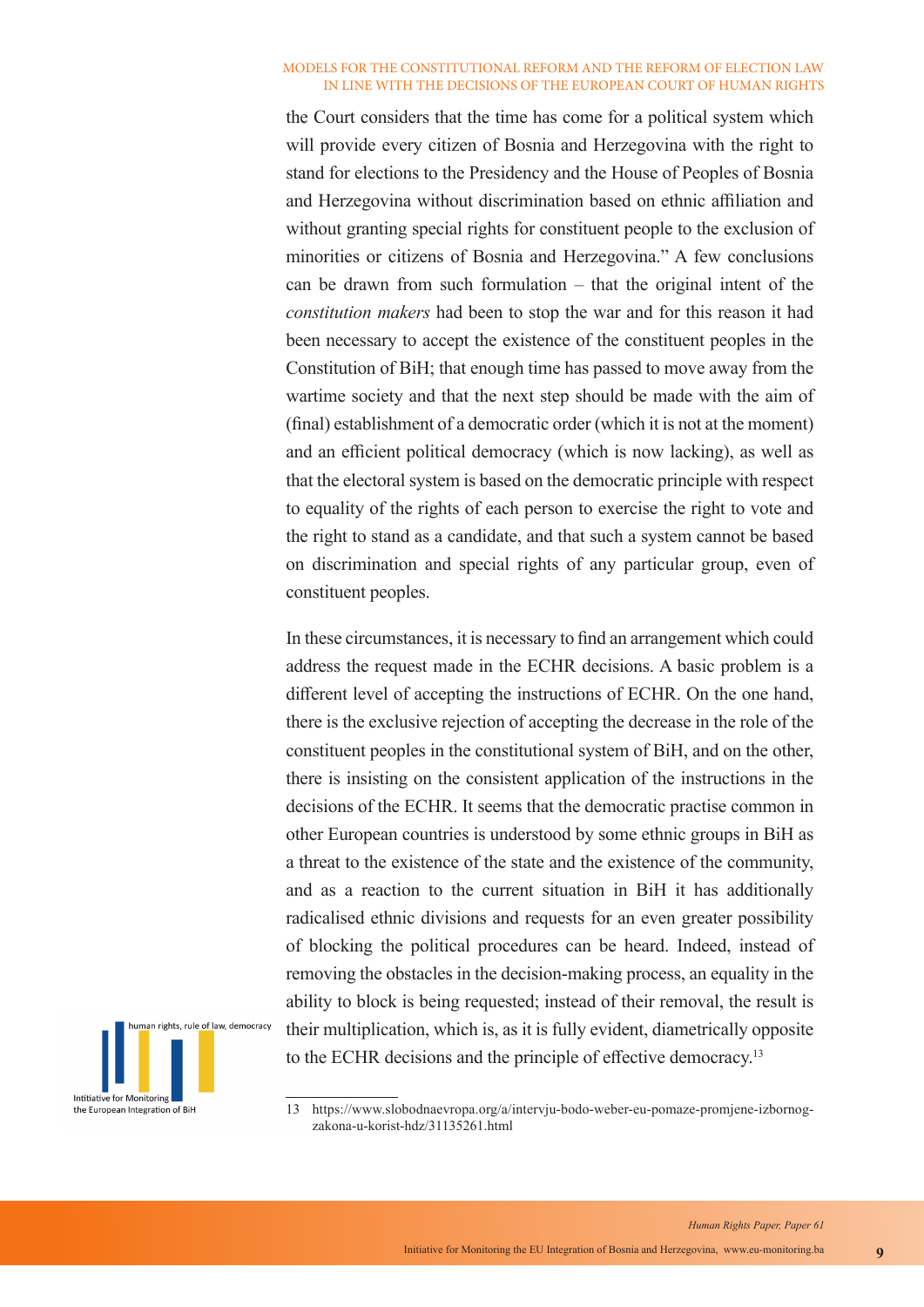The fundamental elements of the future reform of the election system have been determined in very clear terms and they include several principles which must be included in the solutions<sup>14</sup>, and they are as follows:

- 1. establishing a democratic order
- 2. establishing effective democracy
- 3. enabling each citizen to exercise an equal right to participate in the election process
- 4. abolishing the electoral system based on ethnic discrimination
- 5. prevent the collectivities from having special rights at the expense of citizens and minorities.

In order to understand the significance of the aforementioned principles, it is necessary to revisit their traditional meanings.

## **1. Democracy**

Democracy is a form of government in which all decisions of a state are made directly or indirectly by the majority of its citizens through fair elections respecting the principle "one person – one vote". When these criteria are met, a government can be described as democratic. Today, the most common form is representative democracy where people elect their representatives in the parliament through elections and grant them the authority to make decisions. In order to describe a system in a state as democratic, each citizen must have the same rights and freedoms (as long as they do not violate someone else's rights and freedoms). These freedoms include the freedom of religion, national and ethnic determination, use of language, freedom of media and press, freedom



<sup>14</sup> https://istraga.ba/sudija-evropskog-suda-za-ljudska-prava-pise-za-istragu-o-reformiizbornog-sistema-presude-iz-strazbura-su-prioritet-ustavni-sud-bih-je-donosio-diskriminatorske-odluke/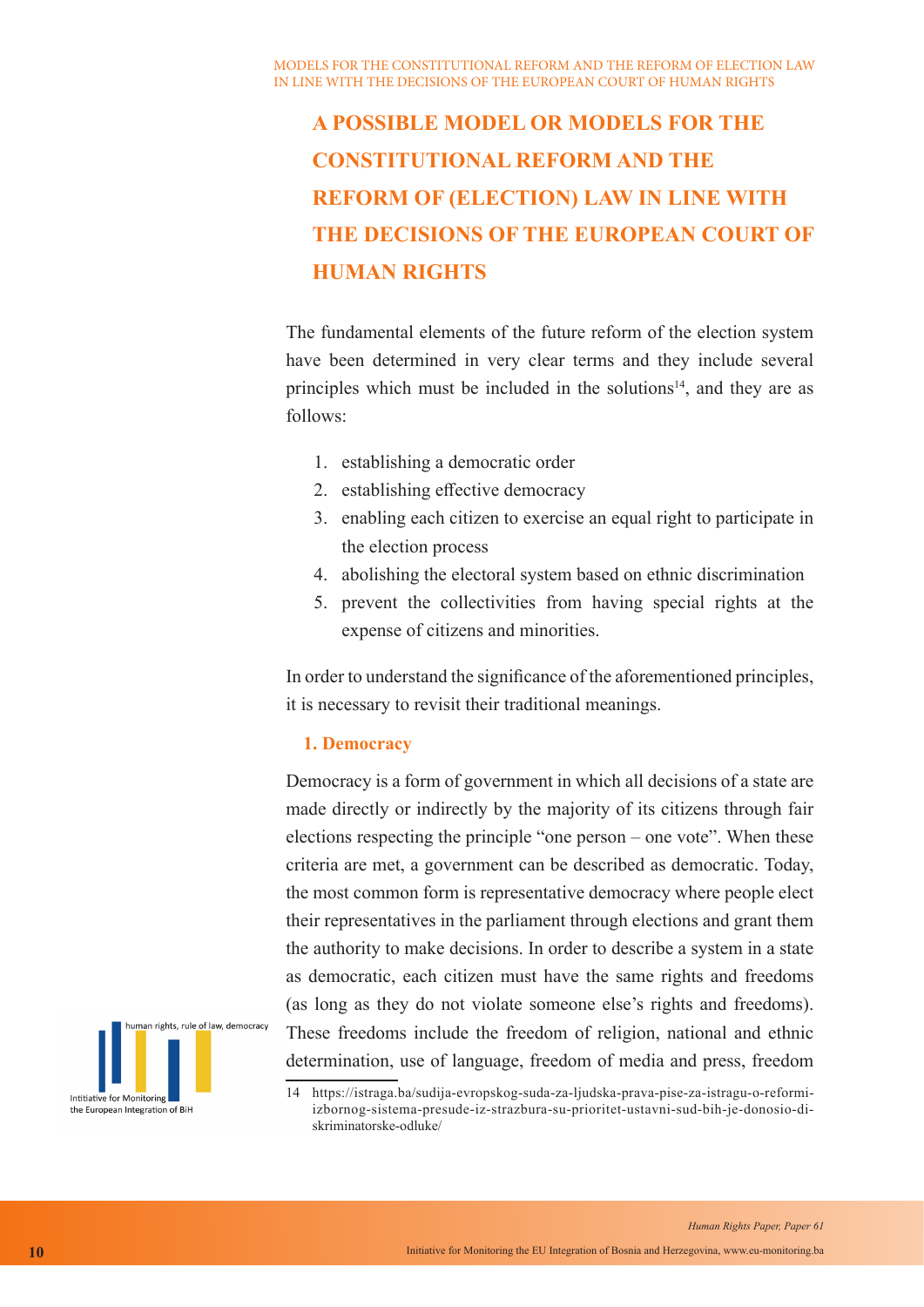of assembly and exchange of views or expressing their views, etc. Each (adult) citizen must have the right to vote for their representative in a parliament or government. This right is exercised in the elections which must be regular (every four to six years), secret (possibility to keep one's vote a secret) and fair. Additionally, such society must support all forms of pluralism. This refers to a state having multiple political parties and interest groups and the right of citizens to freely join them or found their own. Traditionally, the aim of democracy is to prevent the accumulation of power in the hands of an individual or several individuals.

## **2. Effective Democracy**

When the term *democracy* is used, most commonly we are speaking of liberal democracy as the most perfect and effective form of democracy since it excludes the literal application of the principle "one person – one vote", and since it includes "the rule of majority with the respect for the rights of the minority". While democracy itself is a system of government which is defined and legitimised by elections, a liberal democracy can include constitutional liberalism, where a certain culturally subjective rights of individuals are protected from the sheer vote of the majority. These are some of the characteristics of numerous liberal democracies<sup>15</sup>:

- a constitution which limits the power of the government and offers a wide array of civic rights
- universal suffrage, guaranteeing all citizens the right to vote regardless of their ethnicity, race, sex or financial situation
- freedom of speech
- religious freedoms
- cultural freedoms
- freedom of media
- freedom of assembly
- equality before law and the right to a trial in line with the law
- right to private property and privacy
- education which teaches all citizens about their civic rights and responsibilities
- a broad and deeply established civil society
- 15 https://bs.wikipedia.org/wiki/Demokratija

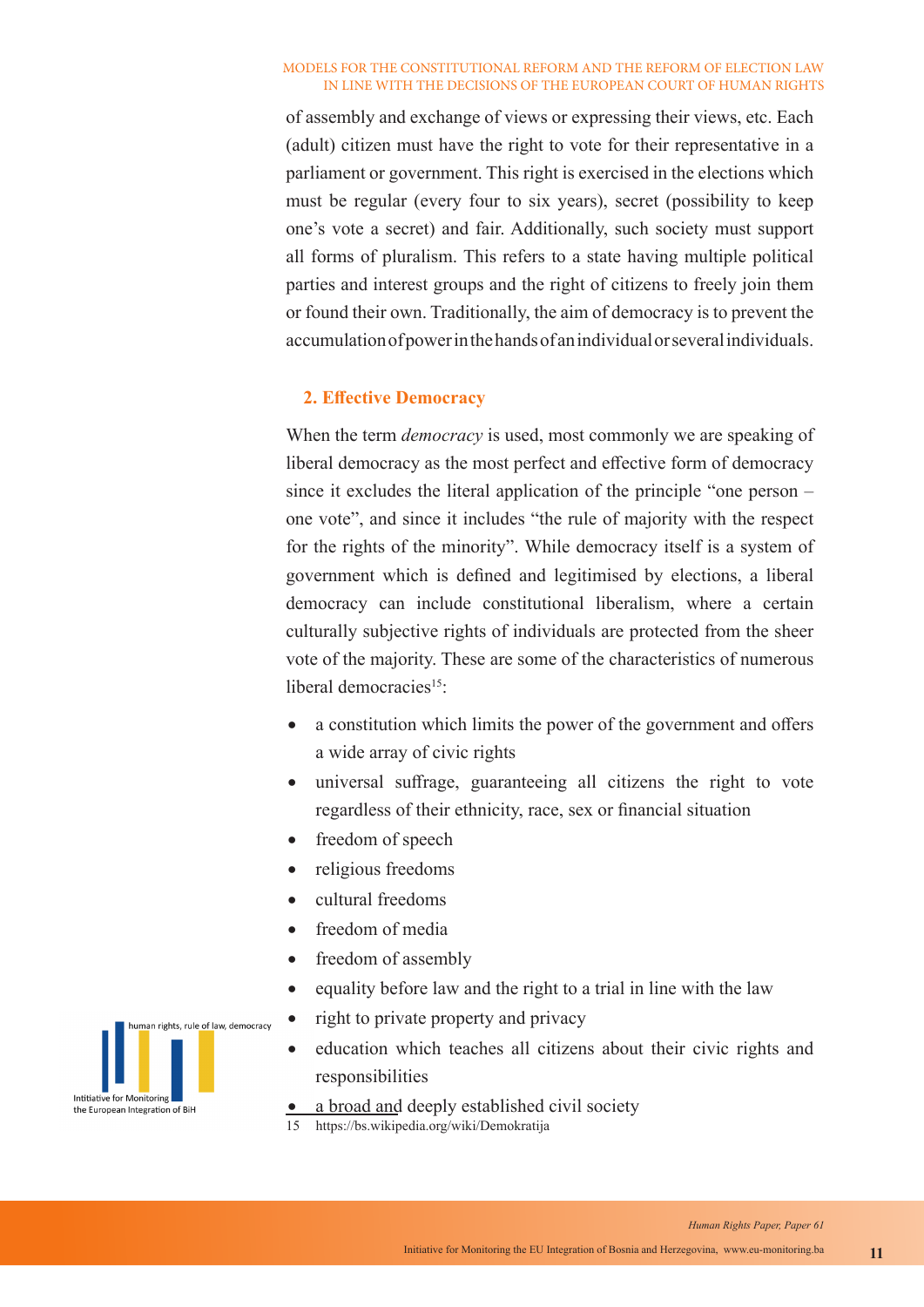- an independent judiciary
- a system of mutual supervision between the government branches.

## **3. Discrimination and Equality**

In the simplest terms, discrimination is unfair treatment of a person or a group on the basis of some of their features, which results in the unequal chances to exercise the rights guaranteed by the constitution and laws. It is the unfair treatment, exclusion, or subordinating a person or a group of people who are in the same, similar or comparable situations<sup>16</sup>.

## **4. Collective Rights**

The term "collective" human rights refers to those rights enjoyed by a collective. A distinction should be made in regards to the individual rights which can only be practised collectively (voting rights). The requests for "collective" human rights lead to a confusion regarding the terms and to difficulties in explaining them, since a universal, egalitarian and categorical postulate of the human rights cannot be established equally for collectivities and individuals. Hence the protection of the interests of minorities/collectivities can be assured only through the respect of individual human interest, in a limited understanding. In particular cases, collective rights were conceived in order to protect the vulnerable minorities, but they were presented in the spirit of equalising justice. Yet, such collective rights are not possible at the human rights' level, but they are subnational rights. Thus they are limited by not violating the individual human rights. $17$ 

All of these elements must be considered in the process of creation of the future solutions for the electoral reform, which is definitely not an easy task in such a complicated constitutional system where the decisions in the parliamentary procedure are made with much difficulty, especially if it includes such type of changes which could take away the "acquired rights" from certain, primarily ethnically oriented political parties.

## **5. Possible Models for the Elimination of Discrimination from the Constitution of BiH and BiH Election Law**

Speaking of the possible models of the reform of the Constitution of

17 Harvard Lohmann, G. (1999). "'Collective' Human Rights for the Protection of Minorities?", *Politička misao*, 36(4), pp. 38-48. Downloaded from: https://hrcak.srce. hr/31203 (Date of access: 15.10.2021)



<sup>16</sup> Among others, Case of Valianatos and Others v. Greee, 29381/09, 32684/09, Judgement of 07/11/2013.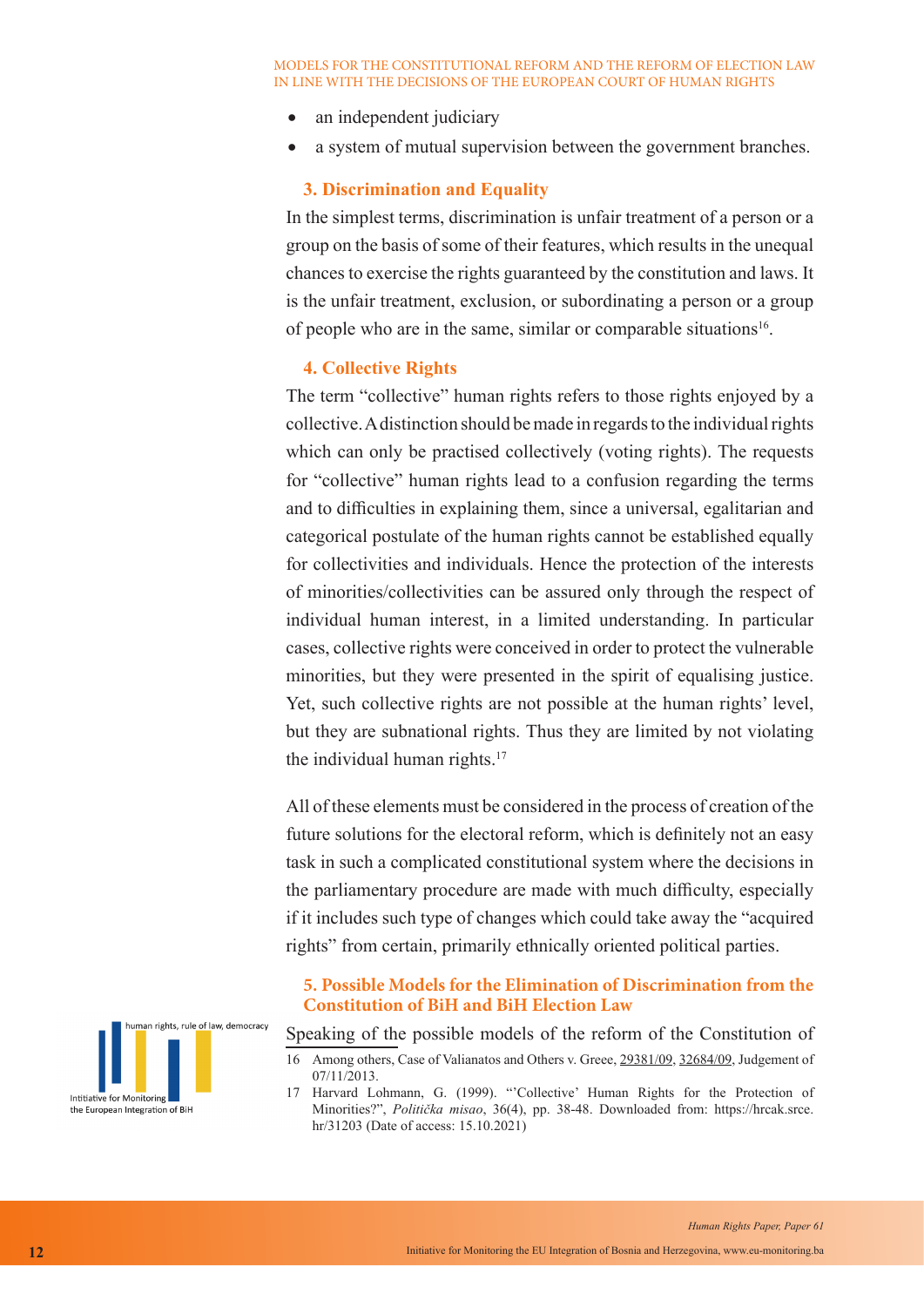BiH and BiH election law, several scenarios are possible in the future:

- a) that the decisions of the European Court of Human Rights are consistently implemented with respect for all the elements;
- b) that the decisions are formally implemented, and that one type of discrimination is replaced by another one;
- c) that a mode is found so that decisions are basically implemented, but which would represent a compromise and include constituent peoples in the decision-making process in a limited sense; and finally,
- d) that the decisions are not implemented and that the situation remains unchanged.

**5.1.** Considering the political climate in BiH and the heated rhetoric which follows the political events, it is difficult to expect that there exist the necessary critical masses needed for the consistent implementation of the decisions of ECHR on the principles of liberal democracy which would allow the rule of the majority with complete regards for the political minority (where we of course do not refer to any ethic groups while using the terms *minority* and *majority*). Additionally, it should be emphasised that the consistent implementation of the decisions would create all the prerequisites for the development of a democratic society where there would be no room for guarantees of participation in the government, thus it is not realistic for the political representatives who have so far enjoyed these privileges to accept their removal or reduction. As a result it seems that this will be another missed opportunity for BiH to finally spring from the Dayton phase in the long term and move over to the phase of establishing democratic institutions and procedures which would be able to address all the challenges the contemporary world presents, and particularly the challenges of the integration processes. In this manner, the sluggishness of actions, the impossibility of reaching a consensus regarding any issue – which, even when there are no ethnic or territorial connotations, is blocked even when it is a technical issue – offer no hope that these issues can be solved in a manner that BiH citizens could experience concrete benefits from the possible changes to the electoral system.

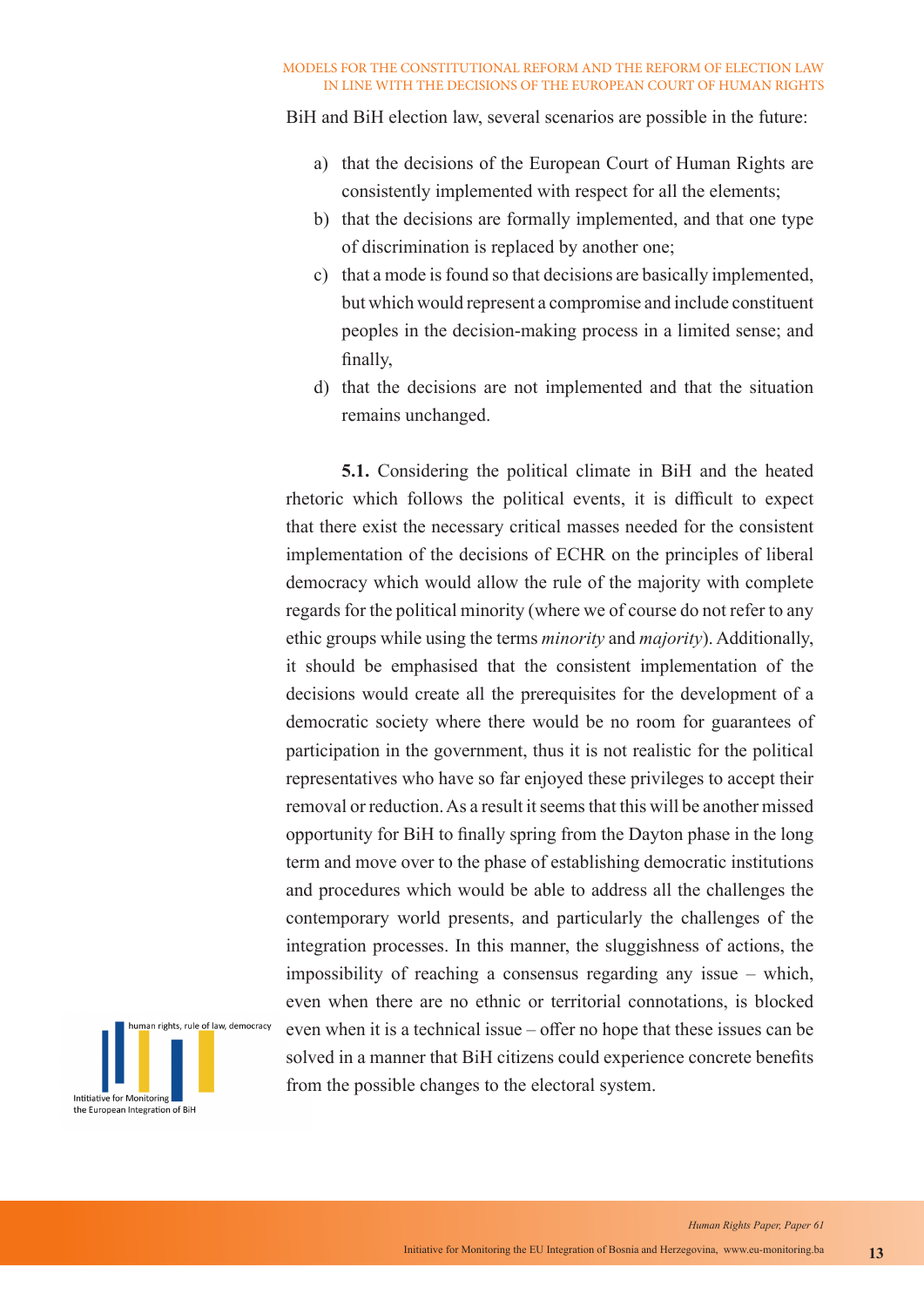The consistent implementation of the ECHR decisions includes the establishment of a civic society with equal chances for each citizen who is in the centre of political events in a society which protects the individual rights and regularly organises honest elections with the aim of establishing a government accountable for their actions before the citizens, with the full respect of the rights of all groups and all particularities. A consistent implementation of the decisions of the European Court is possible only with the strong support of the international community which would maintain a strong and principled stance regarding this issue. However, our experience teaches us that the international community, or its most important elements in the form of the EU, USA and UK, have not shown willingness to step out of the *vicious circle of Dayton* and that they still maintain the position that what is applicable in their multi-ethnic societies is not and should not be applicable in Bosnia and Herzegovina. It remains completely unclear why there is no readiness to incorporate mechanisms into the constitutional system of a multi-ethnic country, such as BiH, which would allow the state to perfect itself through the democratic procedures applied in all democratic states, but there is room for this process of constitutional and electoral changes which further reinforce the *ethnic breaks* which have been incorporated through the Dayton Accords, which can lead to a complete dissolution of BIH.

**5.2.** If we only consider the Constitution of BiH, it is theoretically possible to partially implement the decisions of ECHR by removing the ethnic stipulations in Article V of the BiH Constitution, so that a member of BiH Presidency is elected from the territory of RS and that two members are elected from the territory of FBiH. However, the problem arises when we consider the House of Peoples (and the ECHR decisions refer to House of Peoples too)<sup>18</sup>.

Models from the past – such as Fule's model the content of which could have been guessed from the statements made by the participants in these talks – were based on somewhat different solutions although they did not touch upon the crux of the issue – the ethnic stipulations in the BiH Constitution and the existence of the House of Peoples in the same



<sup>18</sup> https://istraga.ba/autorski-tekst-farisa-vehabovica-sudije-evropskog-suda-za-ljudskaprava-ponudenim-izmjenama-izbornog-zakona-se-uvodi-nova-diskriminacija/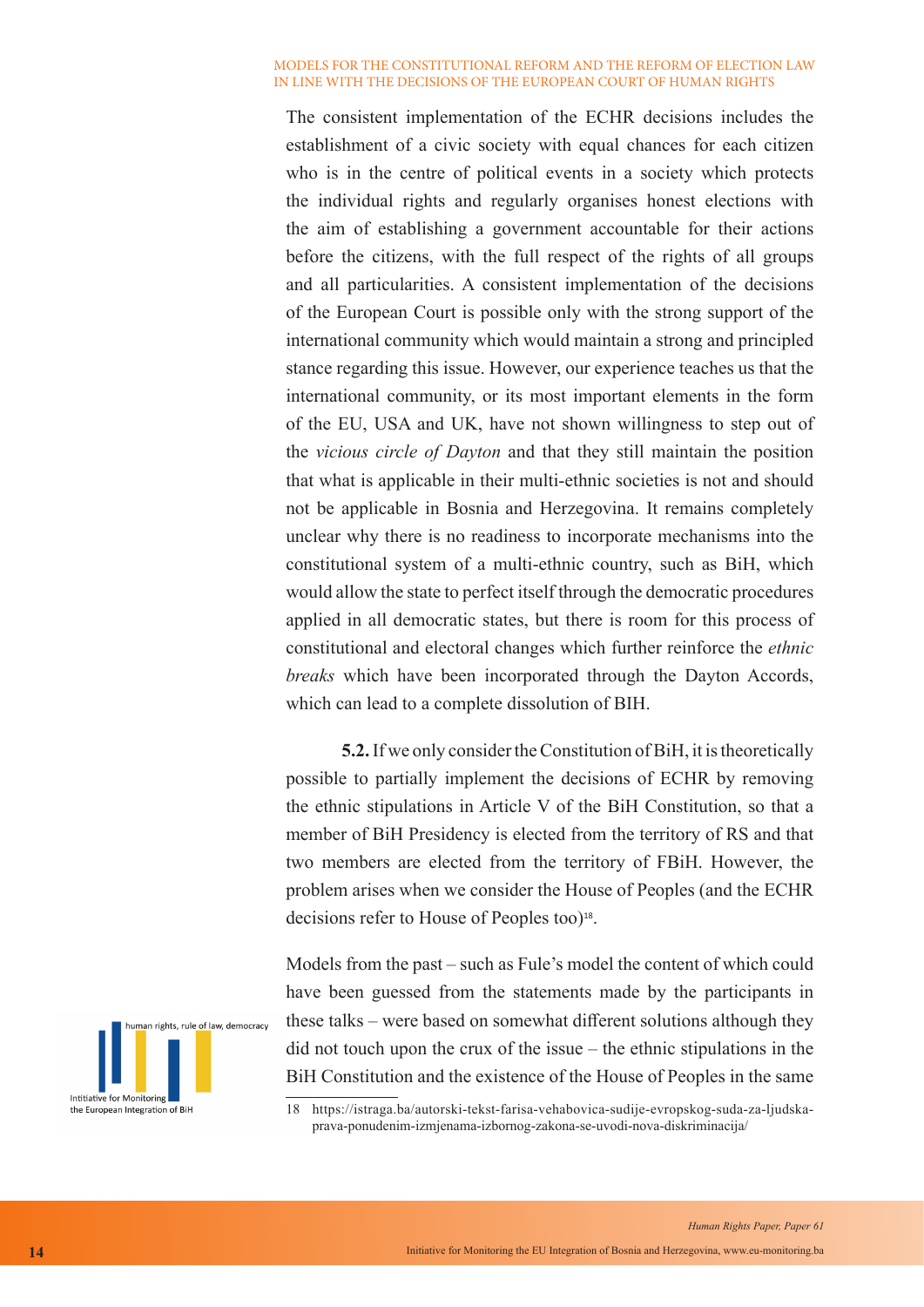form as it is today. Such propositions have never received the needed political support. Both then and now (if we are solely discussing the *digestibility* of this model for the representatives of the political parties and in relation to the BiH Presidency and House of Peoples), the problem at heart was always the lack of guarantees that the representatives of certain parties with an ethnic determination in their names would be members of the BiH Presidency, or House of Peoples.

 However, this and similar models contain certain elements which require attention, but, unfortunately, it does not provide the answer to the question of the implementation of the ECHR decisions since it introduces a new, different form of discrimination.

This and similar proposals remove the ethnic determination with *floating*  electoral units in FBiH within which the BiH Presidency members would then be elected.

In fact, the political representatives in the BiH Presidency from the territory of FBiH would then be elected between Bosniaks and Croats, in the manner that the Bosniak member would be *de facto* elected by the three cantons – Sarajevo, Tuzla and Zenica-Doboj where there is the highest concentration of Bosniaks in terms of territory and numbers. On the other hand, the other member of the BiH Presidency (it is certain that it would be a Croat) would be elected from the West Herzegovina region (Herzegovina-Neretva, West Herzegovina, Central Bosnia Canton and Canton 10 as the cantons with the Croatian majority) as well as Posavina.

The proposed electoral system is a representative-political closure of the post-war territoriality which had been established on the premises of ethnic cleansing and serious war crimes. The votes from the *indecisive* electoral units/cantons, which would not be considered nor affect the election for the BiH Presidency would simply be thrown away. In this manner, another form of discrimination would be established and it would not necessarily be ethnic, but it would represent discrimination of citizens regarding their right to influence the final results of the political struggle. Thus, the citizens from this territory would be deprived of their right to

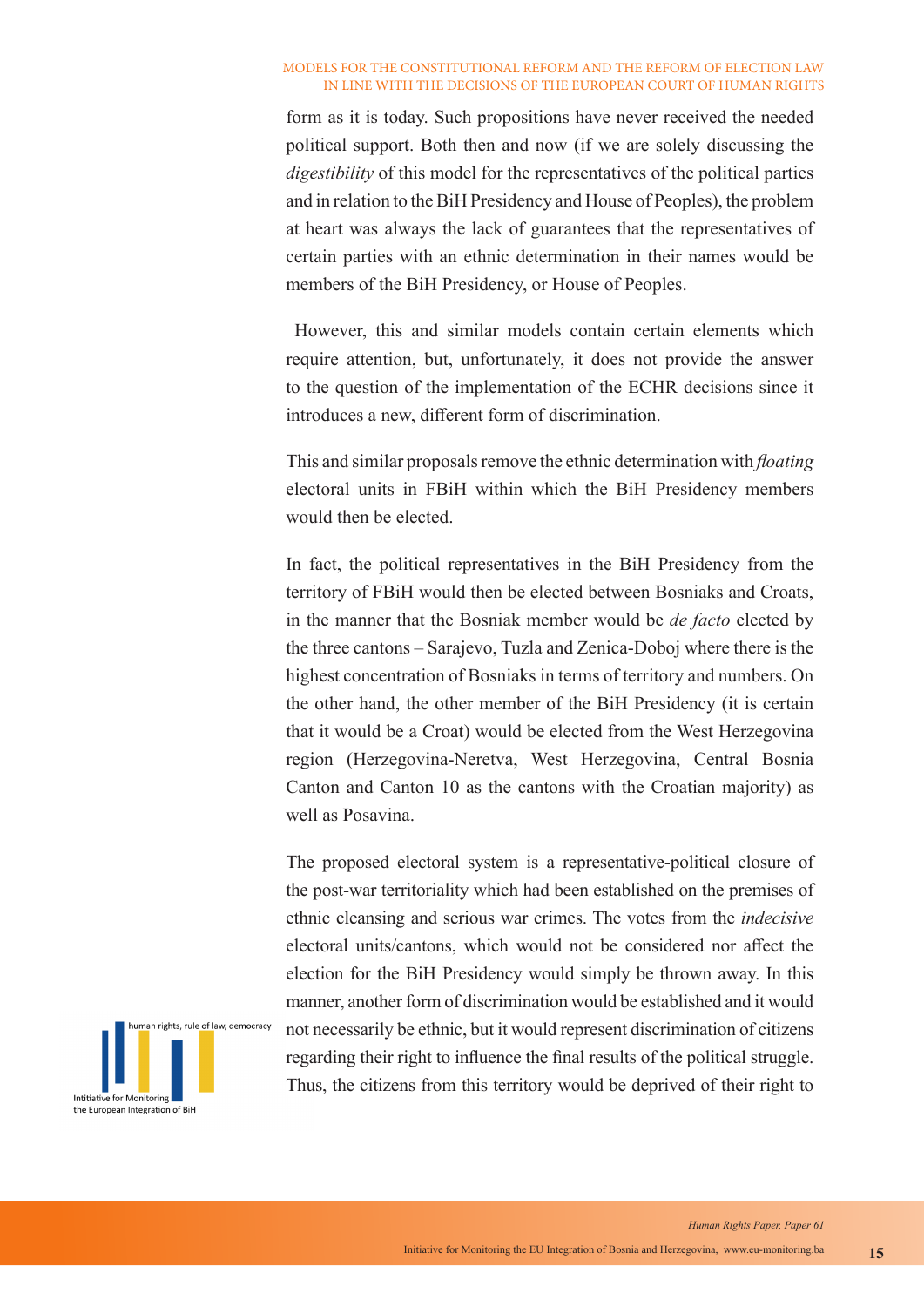free election and their active voting rights would *de facto* be removed<sup>19</sup>.

The inclusion of such practices into the political and electoral system in BiH is particularly dangerous since it would introduce the category of unequal votes and it would then be, considering the aforementioned, most likely that the elections are not won by those who win the most votes, but the territorial distribution of votes would matter the most. For an example, a candidate who would win roughly the same number of votes as their rival candidate in Sarajevo, Tuzla and Zenica-Doboj cantons would likely have more votes than the candidate who won most votes in Herzegovina-Neretva, West Herzegovina, Central Bosnia, Canton 10, and Posavina. In this case what is insisted upon today, and what is called *legitimate ethnic representation*, would replace an essential element of a democratic society which is *legitimate political representation* and thus create a new form of discrimination.

Apart from this, it remains unclear how, in the light of the text of the decisions, "without granting special rights for constituent people to the exclusion of minorities or citizens of Bosnia and Herzegovina", the application of this model would approach the implementation of the ECHR decisions regarding House of Peoples. In particular if we consider the competence of the House of Peoples, both at the level of BiH and FBiH. These two houses have almost identical competencies to the houses of representatives, and it is known that they implement the special decision-making procedures which are not identical to those of the houses of representatives and which allow for a greater possibility of blocking the entire legislative process than it is the case with houses of representatives. Additionally, the ethnic clubs have the possibility of referring to the vital interests which is a repeated discrimination against those who do not declare their ethnicity as representatives of the constituent peoples and of the ethnically undetermined citizens of BiH, since they are excluded from the decision-making process.<sup>20</sup>



<sup>19</sup> Position of PLC regarding SDP-HDZ proposal for the harmonisation of Annex 4 (BiH Constitution) with the requests in the Decision Sejdić/Finci, http://www.fcjp.ba/templates/ ja\_avian\_ii\_d/images/green/Stav\_CJP\_o\_SDP\_HDZ.pdf.

<sup>20</sup> There is a difference in the members of House of Peoples PABiH and House of Peoples of Parliament BiH considering that the club of Others participates in the House of Peoples of Parliament BiH, it has seven members and it does not have the decision-making mechanisms available to the representatives of the clubs of the constituent peoples, where there is not club of Others at the level of House of Peoples PABiH.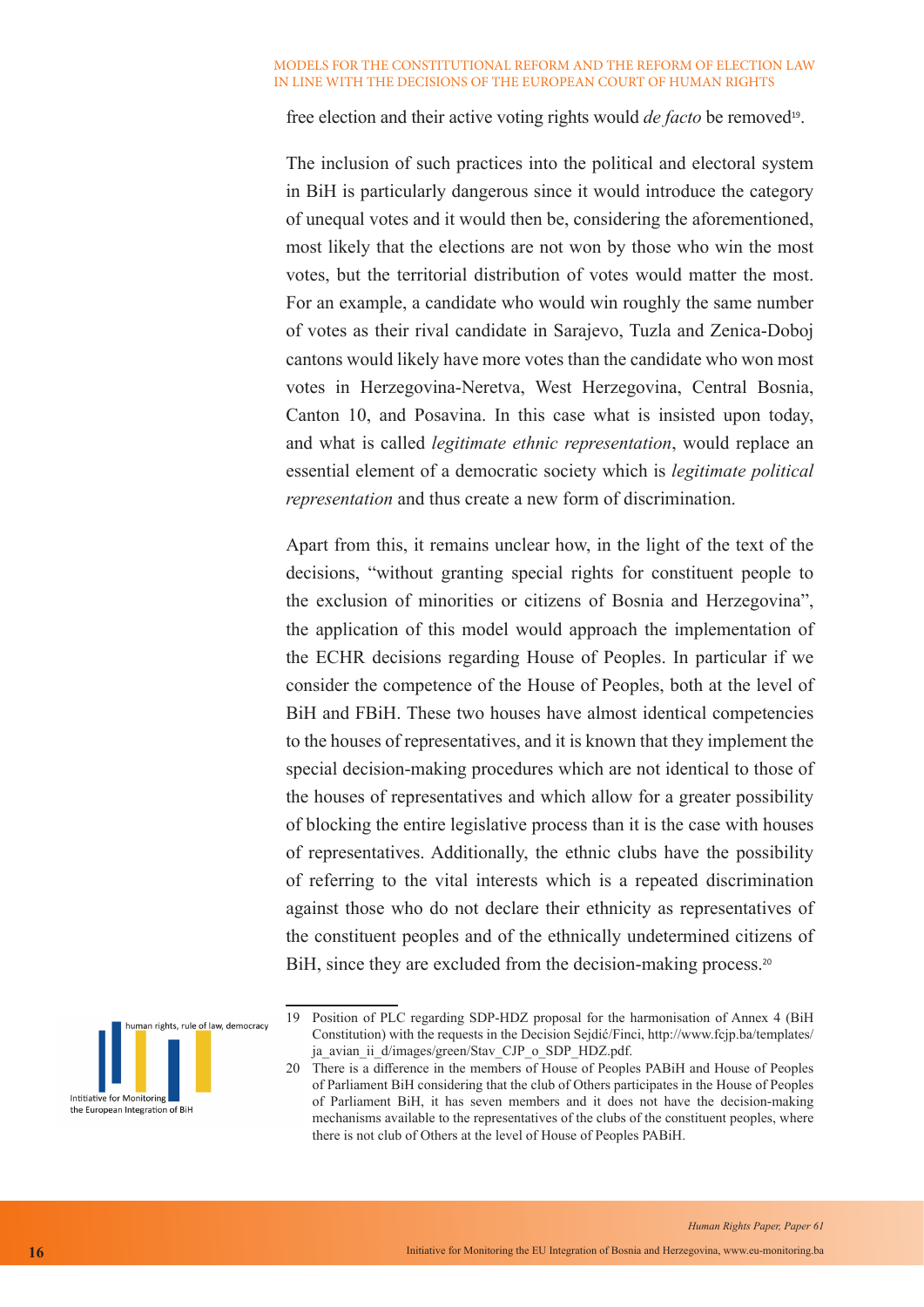We can conclude from all of this it is not even a partial solution in this case, and that it would essentially represent the introduction of a new form of discrimination and inequality between the value of the votes of the citizens participating in the elections as voters or candidates.

Such electoral solution would allow the domination by the (national, once more) political parties which can cover the territories with the higher density of population of ethnic groups and allow the rule over national product, natural wealth and resources, cultural goods, control of the state and the majority ethnic groups which represent themselves as the majority from the concrete electoral area.

While on the topic of discrimination, it is worth mentioning that the method of establishing potential discrimination in the process of proving the discrimination also uses numerical data which can cast a doubt over seemingly neutral regulation and reveal the existence of indirect discrimination which is evident in its final outcome considering the manner of its implementation and the final result achieved through the application. In other words, the data can be used to prove the positions of the members of constituent groups and those who are not constituent in equal situations and the realistic possibilities for both if this or similar model is applied. The possibility of election is not at the same level as the right to choose and they must not be mixed.<sup>21</sup> We can already say that these or similar models support the conclusion that the chances of the Others are dropped below the realistic levels of the possibility of being elected as a member of the Presidency. While on the topic of House of Peoples, it is still unclear what the concrete suggestions are, but even now we can say that as long as there is a legislative body which provides the constitutional people with a guarantee to participate in the legislative process under the same conditions as the representatives in the houses of representatives, with the special procedures of using veto based on the vital interests and which does not provide such rights for the Others – this represents a clear contradiction to the decisions of ECHR and the request that everyone must have an equal right to participate in the electoral process without granting any special rights



<sup>21</sup> Position of PLC regarding SDP-HDZ proposal for the harmonisation of Annex 4 (BiH Constitution) with the requests in the Decision Sejdić/Finci, http://www.fcjp.ba/templates/ ja\_avian\_ii\_d/images/green/Stav\_CJP\_o\_SDP\_HDZ.pdf.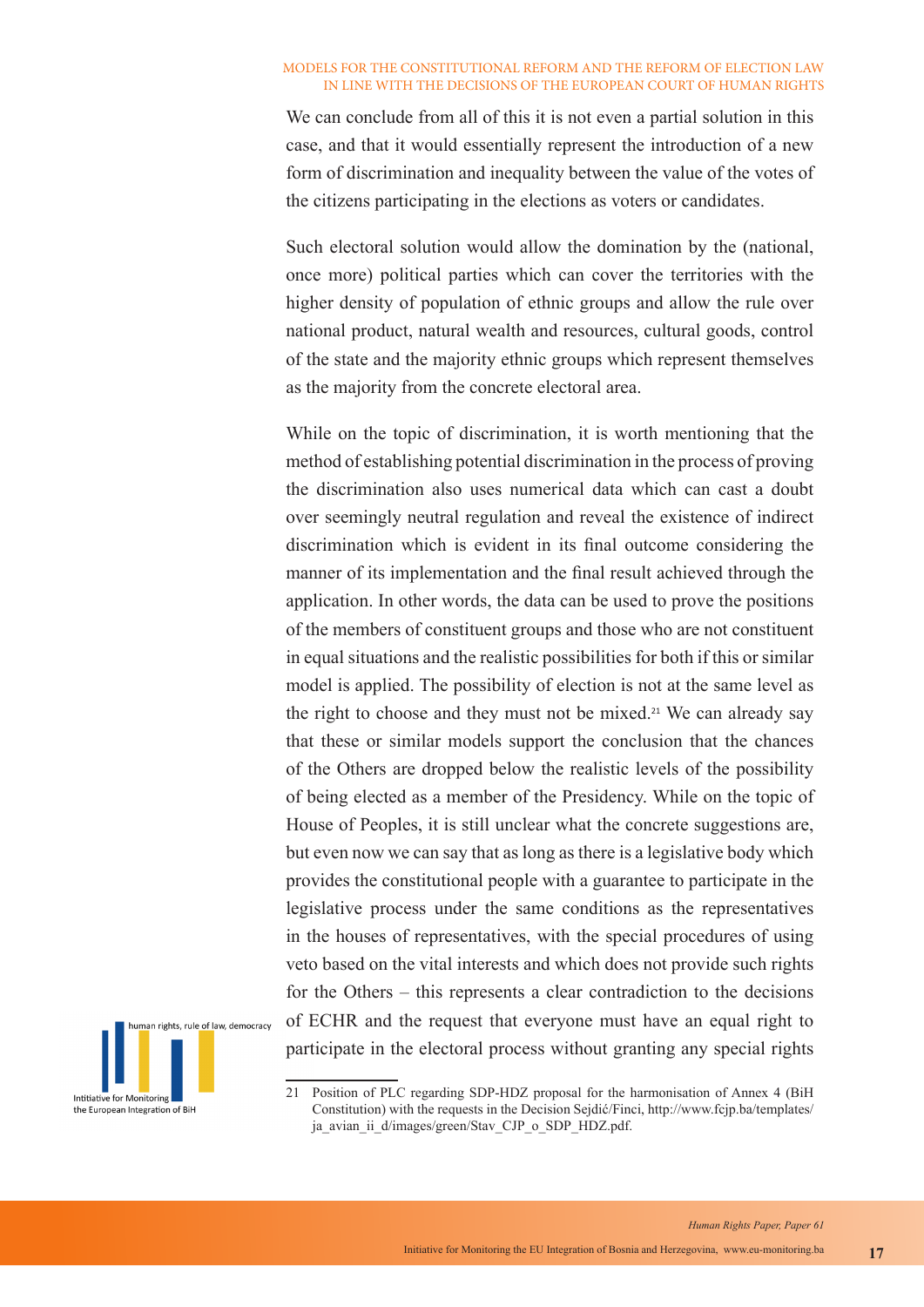to the members of the constituent peoples and exclusion of minorities and citizens of BiH.

Before any of this, if there is an honest will to implement the decisions of the European Court of Human rights, it is then necessary to take a stance which will not be exclusive, but which will stick to the principle that there is no compromise and that there must not be any compromise. And the principles are included in the decisions of the European Court of Human Rights and the respect of the right to free election and prohibition of discrimination pursuant to Article II of BiH Constitution. There cannot be a compromise regarding these principles, and it is clear that this mode can be found through the search for a balance between the civic and ethnic, However, the question is if the intentions are honest and whether there is willingness to undertake these steps. In other words, this and similar models which are based on the formal implementations of the decisions without any essential procedures into the electoral system from the perspective of the decisions of the European Court of Human Rights would lead the state into a situation of additional ethnic divisions and blockades in the legislative process which would for a state construction, such as BiH, denote the final dissolution.

**5.3.** Finding a mode which would basically allow for the decisions to be implemented, and which would represent a compromise and offer a compromise solution and include the constituent peoples in the decision-making process, can be achieved in two ways:

### **House/Council of Peoples**

1. Designing House of Peoples as a body consisted of a certain number of constituent representatives and representatives who are not constituent. They could be elected at the state level, directly. The solution is simple: each BiH citizen must be allowed to elect each member of the House of Peoples and by giving them a vote, or not, creating the accountability for their actions. This approach to the election for the House of Peoples of PABiH has a limited reach towards the Sejdić/Finci decision and can be considered compatible with its demands.

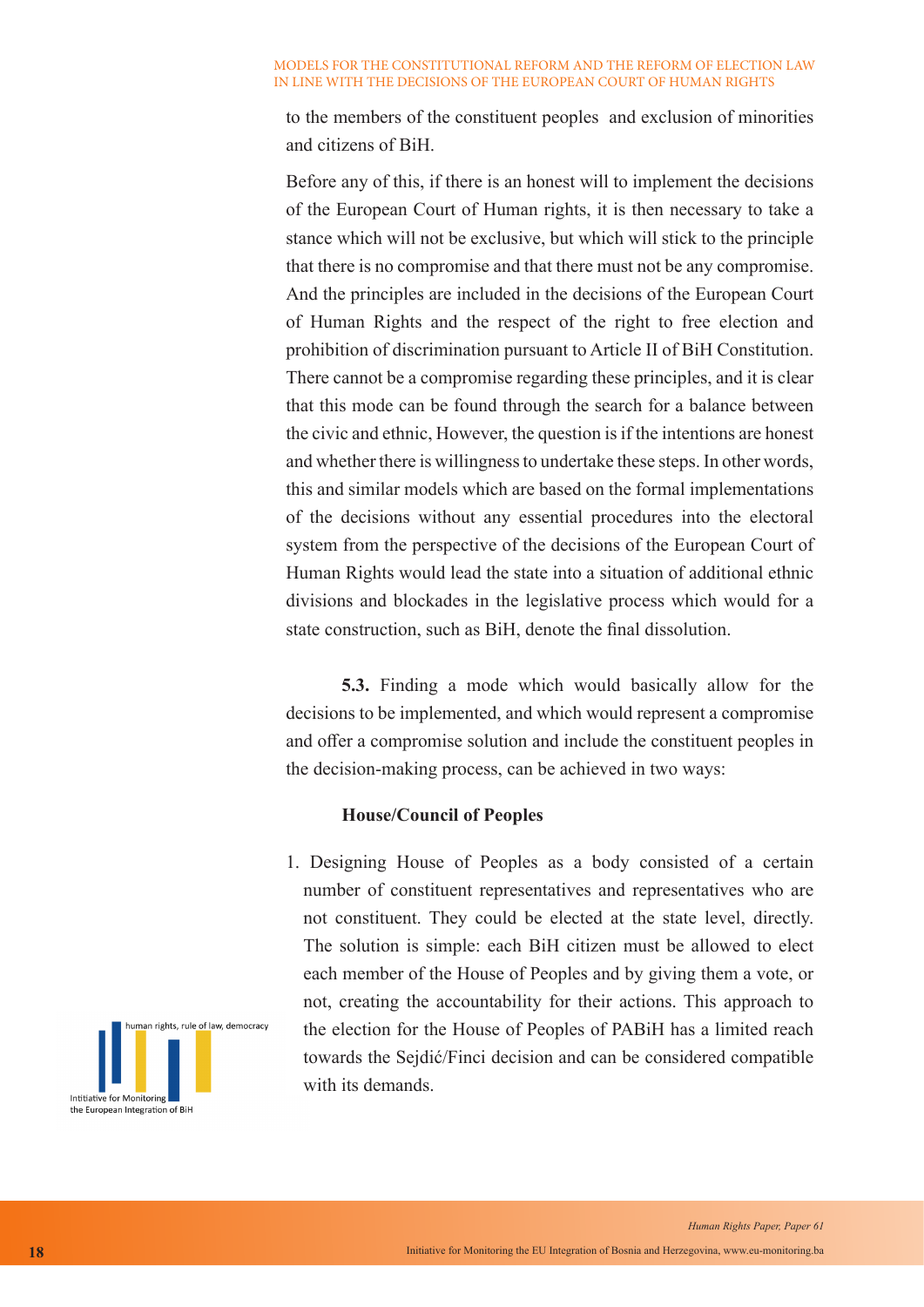- 2. The second way of designing a House of Peoples would be by forming constituent peoples clubs, and the Others club, which would have the same rights in the decision-making process as the remaining three clubs. The jurisdictions of this body – a more suitable name would be Council of Peoples – would be the predefined issues which can be understood as issues of vital interest, and not all issues proclaimed as such by the clubs (which is the current situation). In this way, the House of Representatives would be a place for decision-making, and the Council of Peoples a place where the discussion happens only regarding the questions from the predefined list of vital interests for the constituent peoples and for the Others, that is for the minorities in BiH, and consequently their collective rights following the equal terms as it would be the case regarding the constituent people.
- 3. The third way of protecting the collective rights could take place within the framework of houses of representatives and ethnic clubs which would not exclude the representatives of Others, based on the predefined list of issues worthy of the collective protection.
- 4. Of course that the modalities are not limited to these three possible models, but these are definitely possible as models in the future discussions on the reform of the electoral system of BiH which would be based on the ECHR decisions. Any model not discussed here and which would meet the basic criteria stipulated in the ECHR decisions in the so-called *electoral cases* would be acceptable, and that would involve the equal right to participation in the electoral process for all citizens, regardless of whether they are a member of the constituent peoples, a minority or ethnically undetermined citizen, with the same conditions and without the provision of any special status or right for any group or individual.

### **The Presidency**



1. If the ethnic stipulation is removed from the Constitution of BiH, the elections from the Presidency could be held in a single electoral unit (possibly two) at the level of BiH (or entity level) and four members of the Presidency would be chosen – three members representing the constituent peoples and one representing the Others.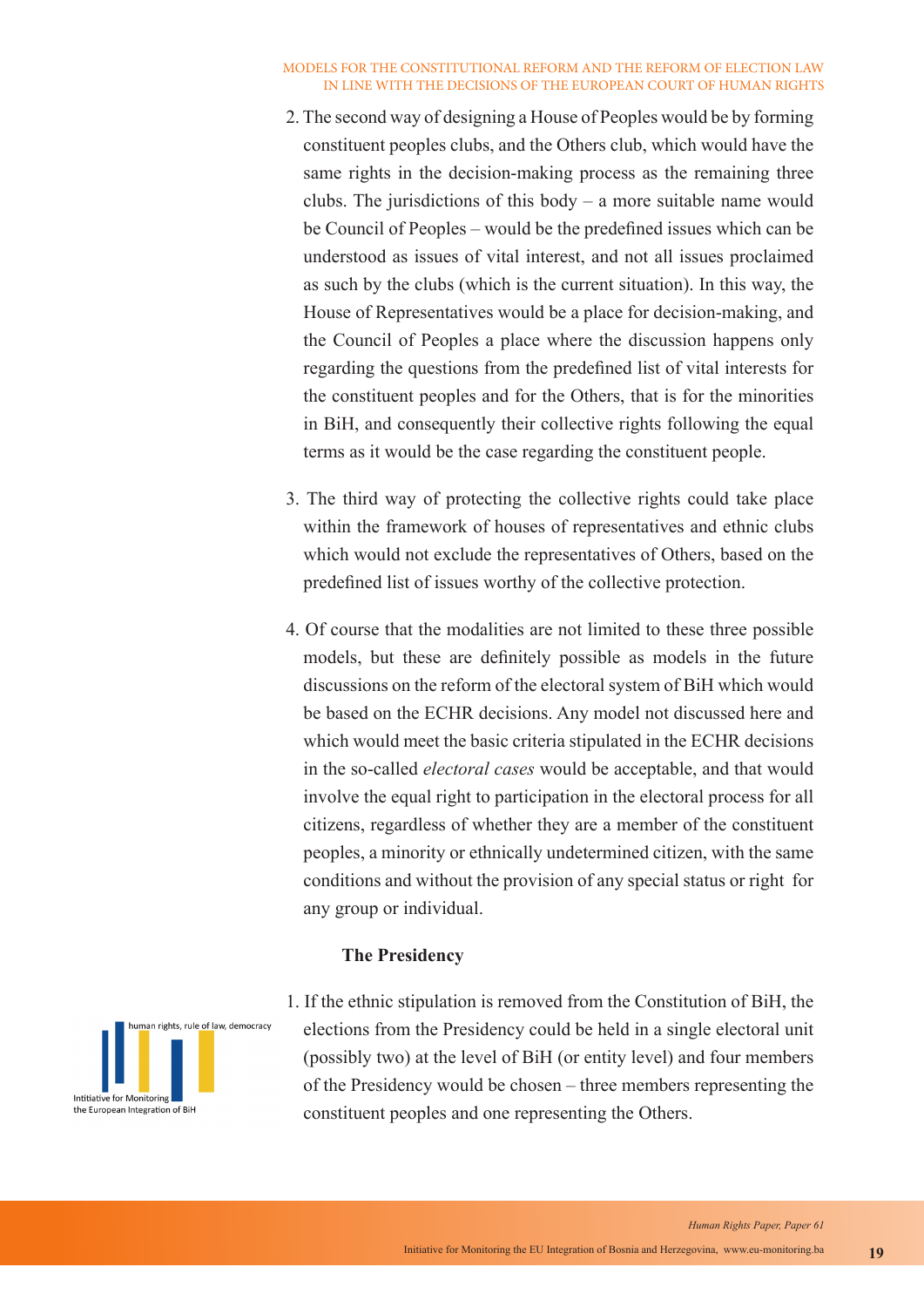- 2. Direct elections of a president in the Parliamentary Assembly of BiH with the distribution of key functions at the state level. The key functions could be: 1) Chairperson of the House of Representatives PABiH, 2) Chairperson of the Council of Peoples PABiH, 3) BiH President, 4) Chairperson of the Council of Ministers, and they would be elected precisely in that order, with the limitation that there cannot be two key function holders from the same constituent people, or the Others, with mandatory rotation following each electoral cycle. In this manner would all the constituent peoples and Others get a key function and would have the chance to perform another function during the following electoral cycle. The election of the President of BiH would be conducted in the Council of Peoples (or within a suitable body within the House of Representatives) and it would guarantee what is called *legitimate ethnic*, as well *legitimate political* representation, which would not allow for any discrimination.
- 3. As is the case with the House of Peoples, there are other models that would be possible and acceptable, if they would be in line with the ECHR decisions and if they would not lead towards the discrimination of any BiH citizen who would have the equal right to participate in the BiH Presidency Elections.

The models which were proposed (and some were rejected in the past<sup>22</sup>) more or less provided the answers to these questions. The most significant attempt was the *April* Package<sup>23</sup>, which, among other things, addressed the issue of elections for the BiH Presidency with a single President who is rotated and with the functioning of the House of Peoples<sup>24</sup>, the competences of which were solely limited to the vital interests, with the additional constitutional procedures. It was followed by the *Butmir Package* which was essentially a reduced *April Package*, but it was, unfortunately, also rejected. There was a series of various models and suggestions which ensued and all of which were reduced

<sup>24</sup> House of Peoples should have consisted of 21 members, seven from each of the constituent peoples which would not necessarily be problematic if the competencies of the House of Peoples were limited solely to the protection of the collective rights acknowledged by the Constitution. Hence, House of Peoples stopped being an equal legislative body to the House of Representatives.



<sup>22</sup> https://www.klix.ba/vijesti/bih/svi-neuspjeli-pokusaji-ustavnih-promjena-u-bih-odaprilskog-do-butmirskog-paketa/210125052

<sup>23</sup> https://bs.wikipedia.org/wiki/Aprilski\_paket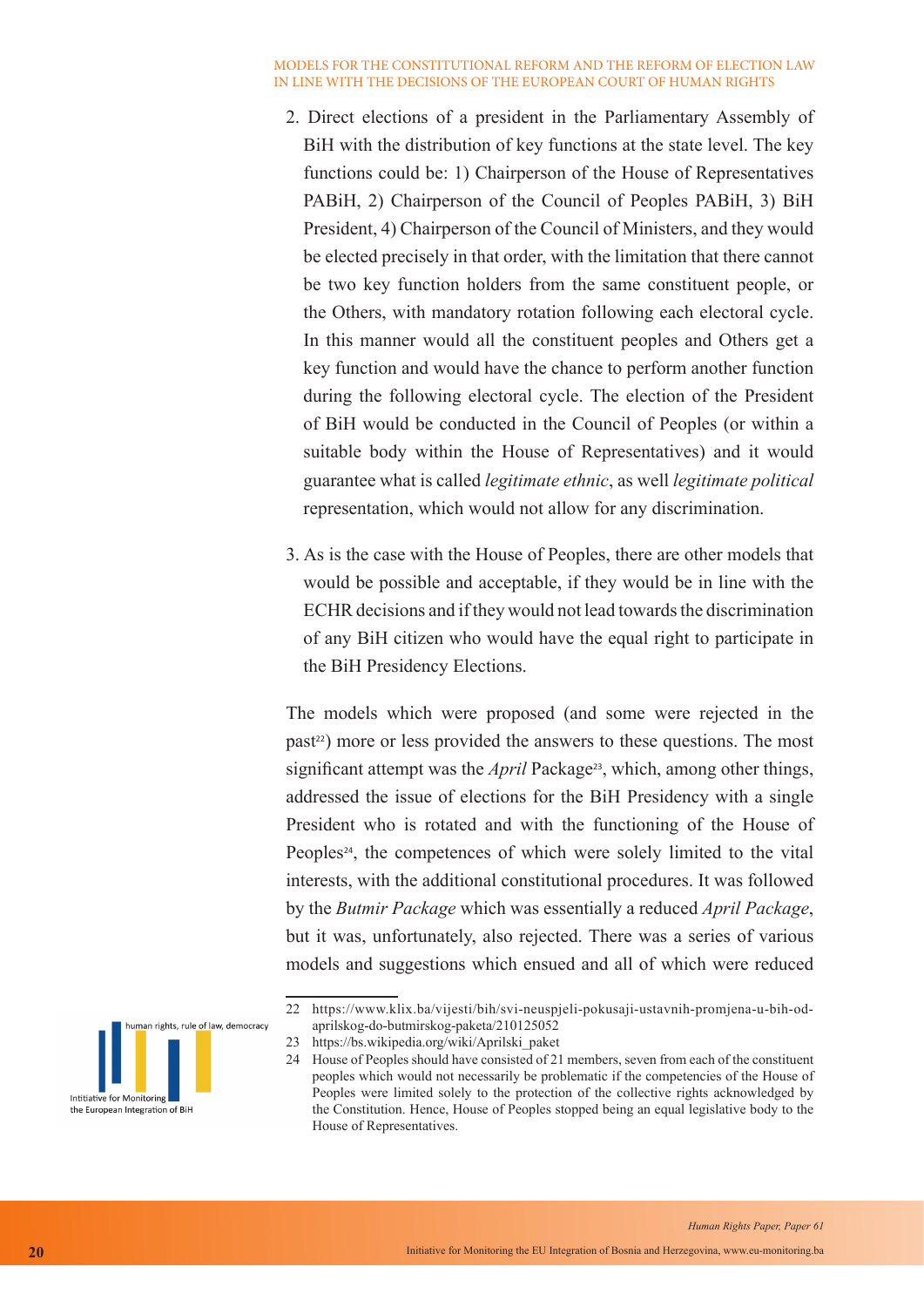and focused solely on addressing the ECHR decisions, such as the last proposal by Naša Stranka, which is the only one which is in the parliamentary procedure, but there are slim chances that it will receive the necessary political support. In essence, the *April Package* was the most comprehensive<sup>25</sup> and it offered the most for all the political actors, as well as a chance for the integrative processes in BiH since it included strengthening the state and transferring the competences from the entity to the state, as well as the *EU Key*, i.e. the constitutional stipulation which would automatically be applied in all situations when the EU would push a requirement which would be an obstacle on the path of BiH to the EU membership. This would help avoid the unnecessary discussion on the transfer of competences since this clause was included in the proposal, so all such issues would automatically become the state competence. Unfortunately, it is hard to reach such level of harmonisation of a proposal which had gathered the vast majority of the participants in the decision-making processes at the time and offered solutions which today seem unattainable. Of course, it did not solve all the open questions and blockades, such as the entity voting and other less important issues, but it is clear that some representatives were ready to reject such proposal, which offered many positive elements, and choose nothing as an alternative, and the nothing they chose is leading BiH today into the greatest existential crisis ever.

**5.4.** Unfortunately, due to the impossibility of accepting any solution and the evident lack of willingness to seek solutions which would be based on compromise which would not be harmful to the principle, it is quite possible that the entire process, and consequently the implementation of the ECHR decisions too, is stopped indefinitely. This outcome is the least desirable, but most likely considering the current political turbulence in BiH. It seems much more probable that the political climate following the next general election will be established in such a way that it will be possible during the first year of the mandate to change the electoral system in a suitable way. It is very hard to be an optimist and to expect that in the remaining period of several months, which is when the general elections 2022 will be announced, there will be changes in these political circumstances, so 25 https://www.klix.ba/vijesti/bih/koje-su-reforme-planirane-aprilskim-paketom-jacanjedrzave-u-odnosu-na-entitete/190923067

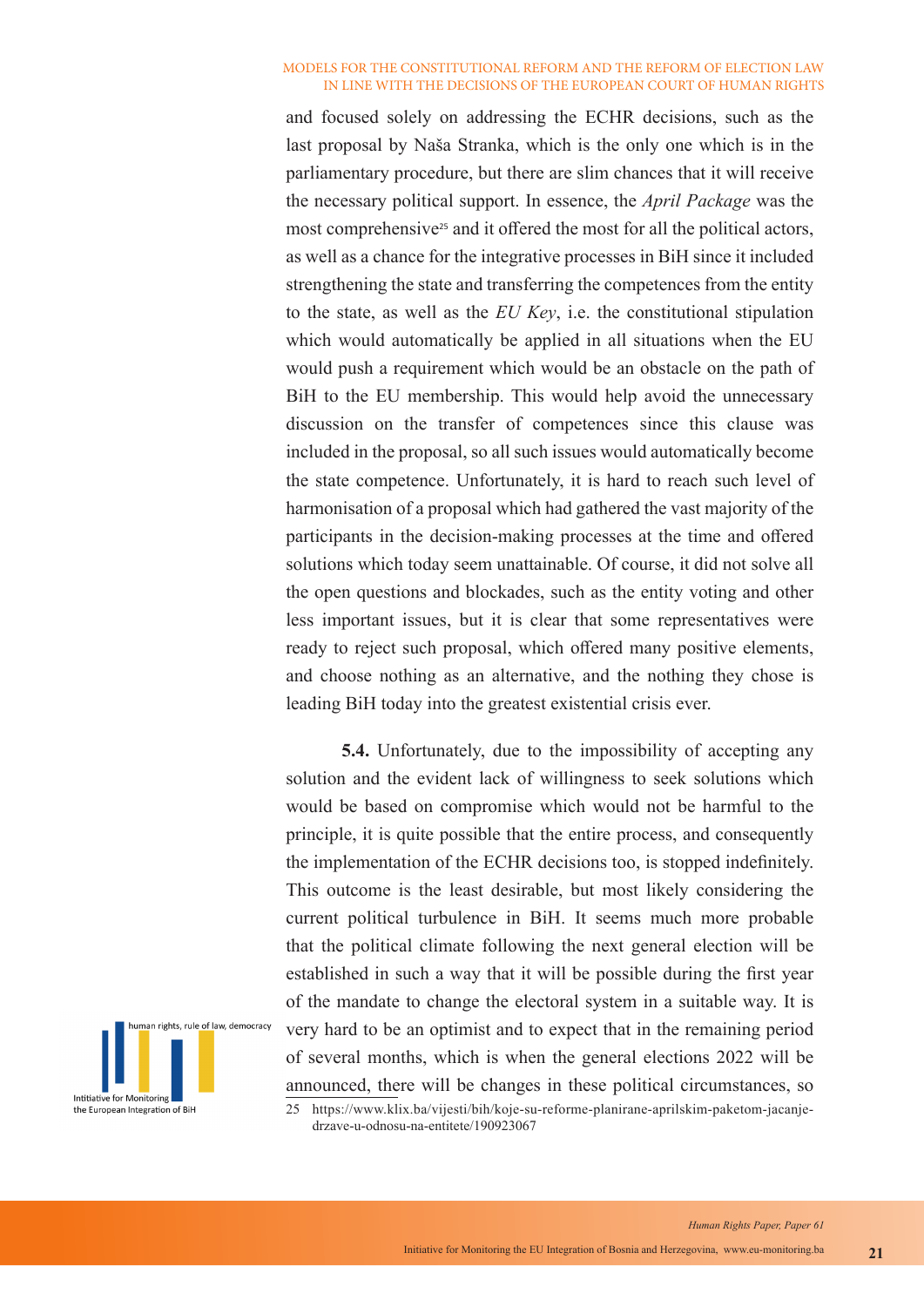the aforementioned becomes the most realistic outcome. However, it is not possible to permanently remove this issue from the agenda, since the obligation stems from the ECHR decisions, and is thus imposed as an international obligation of BiH towards the Council of Europe membership. All political actors in BiH most share this determination in order for the solution which will achieve the two-way aim to be found – ensure the electoral process void of any discrimination and ensure that each BiH citizen, regardless of their ethnicity or other characteristics, feels protected within the framework of the rights guaranteed by the constitution.

## **6. Decision-Making System for the Changes to the BiH Constitution and BiH Election Law**

Considering the complexity of the decision-making system in BiH, it is necessary to get the consent from all the relevant political actors who participate in the work of the Parliamentary Assembly of BiH, whether through the political representatives in the House of Representatives PABiH<sup>26</sup>, which also includes the suitable ethnic majority, or through the ethnic representatives of the constituent people who participate in the work of the House of Peoples of PABiH. The needed levels of consent in the complex decision-making procedure in the House of Representatives of PABiH requires, at minimum, the majority of the votes by the present representatives and who are voting with the minimum of a third of representatives from each of the entities. Further, the quorum required for decision-making in the House of Peoples<sup>27</sup> consists of nine delegates, with the condition that minimally three Bosniak, Croat, and Serbian representatives each are present, and, according to the Rulebook of the house, the decisions in the House are made by the majority of the delegates who are present and who vote, and again with a third of the elected delegates from the territory of each of the entities. In this way we can conclude that a 7/8 majority is needed in order to change the BiH Constitution, regardless of the extent of the changes, which seems impossible.



<sup>26</sup> https://www.parlament.ba/Content/Read/59?title=Poslovnik

27 https://www.parlament.ba/Content/Read/37?title=Poslovnik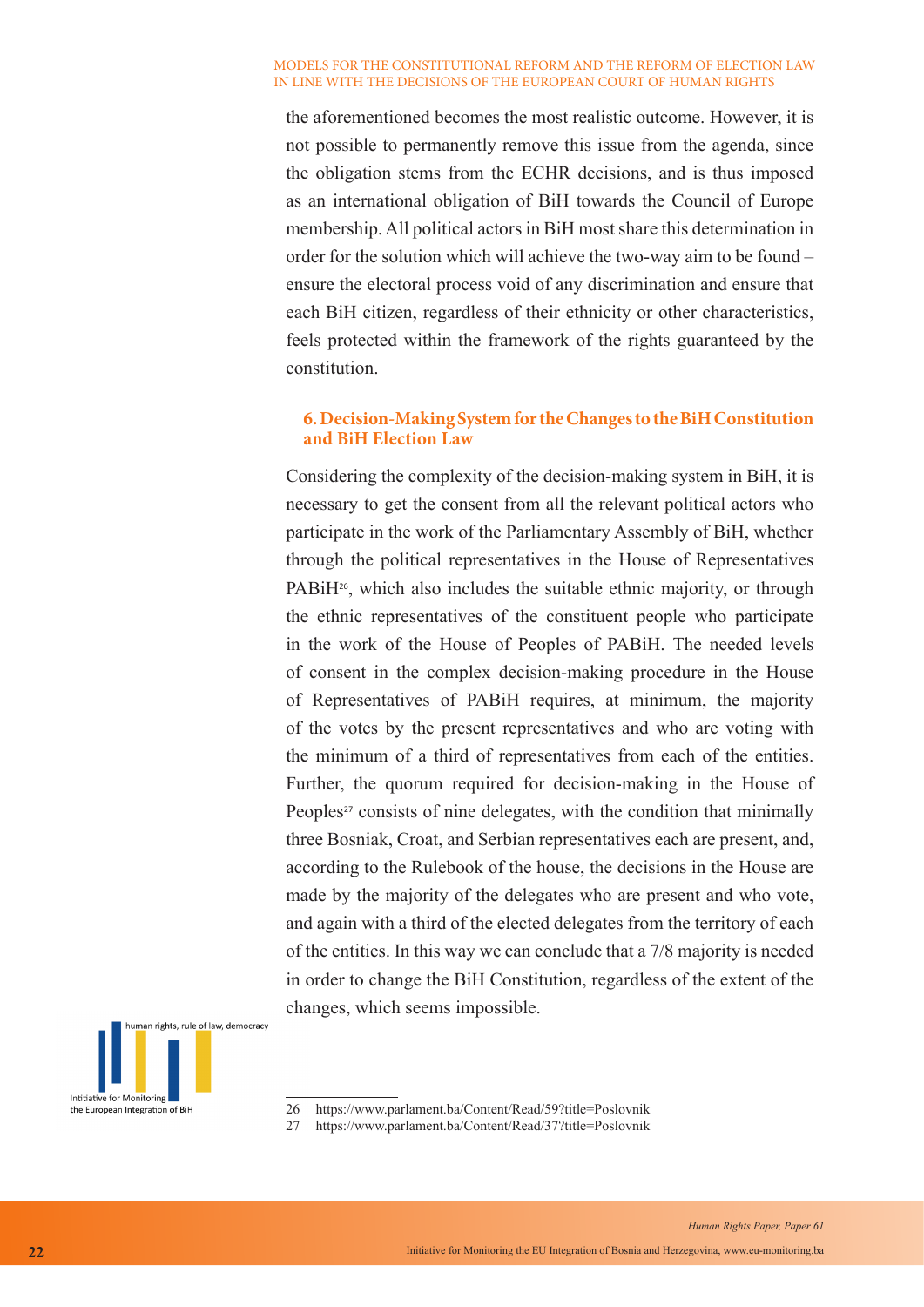## **CONCLUSION AND RECOMMENDATIONS**

If there is an expectation from Bosnia and Herzegovina to be structured as a modern European state, which are the implicit request by both the EU institutions and Council of Europe, then it should be constituted as a democratic, rule of law and secular state, which takes care of the social and economic protection of all of its citizens, and the political government in principle should be legitimized by an abstract group of all citizens. The process of constitutional reform and the reform of the electoral system implies that the fundamental determination of the constitutional system of BiH is the establishment and consistent exercise of human rights and freedoms in line with the European standards, in its entire territory. The future electoral process and electoral rules should definitely be based on the idea of the state for all its citizens, with the improved system of the so-called personal (cultural) autonomies, or the "collective rights of the constituent peoples" in the entire territory of BiH, of course, if it is established that this system should be kept. In order for Bosnia and Herzegovina to come closer to this model, it is necessary to consider the following recommendations:

- It is important that the collective rights of the *constituent peoples* are not treated as sovereign rights which are determined in territorial terms. They should, however, be treated as special collective rights, which are not transferable rights and which must not be imposed on other groups. These rights should be exercised by the members of certain groups as a *personal autonomy*, which implies their guarantee in the Constitution and their protection in the government institutions.<sup>28</sup>
- Regarding the determination of the bearers of the sovereignty of the state of BiH, the electoral system should insist on the principle of sovereignty for all citizens with the request for equality of special cultural collectivities, and thus the state cannot be organised neither as the simple classic state (unitary), nor as the current hybrid

<sup>28</sup> *Democracy without Citizens? - Looking for a Model of Political Participation of All Constitutional Categories in Bosnia and Herzegovina*, The Association Alumni of the Center for Interdisciplinary Postgraduate Studies (ACIPS), BiH, September 2012.

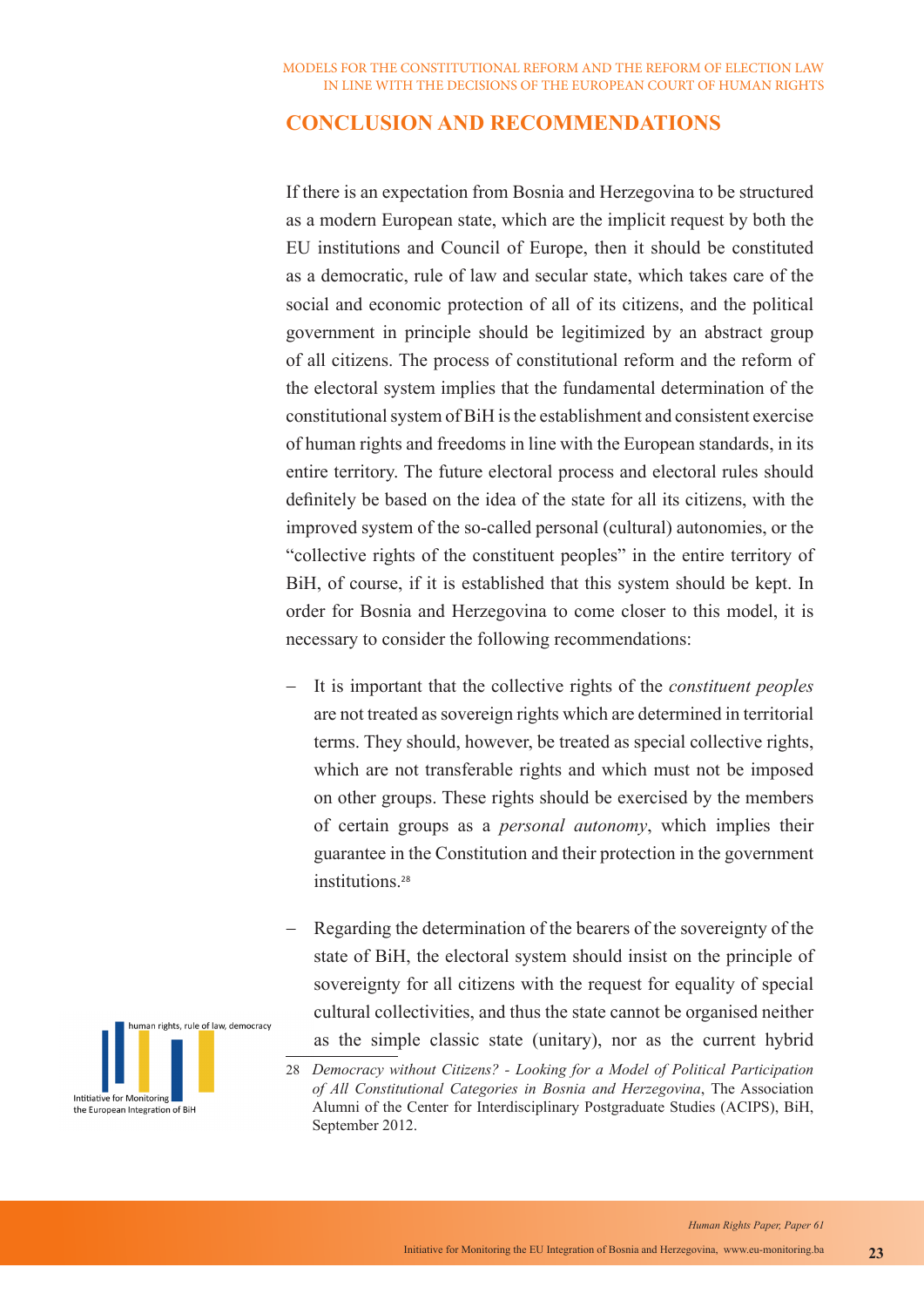confederate-consocial state, in which the entities, or cantons, manage the *surplus* of state competencies, and the representation of the ethno-cultural collectivities is not systematised consistently, but based on the stronger state unity, with the optimised territorial federalism and personal autonomy, which would be manifested through the election results and the governance of the state affairs.

- − Human rights of the so-called third generation, which can also include the collective rights, only make sense if the system is already stabilised based on the human rights of the so-called first and second generations, or the classical civic and political, and economic-social rights.
- Considering the role of the abstract BiH citizen as the bearer of the state sovereignty, the legitimacy of BiH organs would not be questionable. Hence, the representatives should be elected directly by the BiH citizens. The protection of the *vital interests*, or *collective rights*, would be achieved in line with the specific mechanism in the Council/House of Representatives (or within a body established within the representative bodies, whose task would be to protect the collective rights), with the right to exercise veto which had a suspending function. This automatically includes the reduction of the competencies of the Council/House of Peoples to only those issues which have the element of protection of the collective *rights,* or *vital interests.* However, under these circumstances, the list of the *vital interests* would need to be precisely defined in advance.
- The constitutional and electoral reform needs to ensure the unity of the economic territory with the full guarantee for the movement of people, goods, services, and capital in the entire territory of BiH, on the one hand, and the distribution of competences between the state and lower governance levels, on the other hand, with the special characteristics of the regional and local autonomies. All the listed requests and recommendations are framed by the final court decisions: 1) the interpretation of the Constitutional Court BiH on the normativity of the Preamble, and 2) the decision of the ECHR in the cases Sejdić and Finci, Zornić, Pilav, Šlaku, and Pudarić. Although it is completely legitimate to question, both

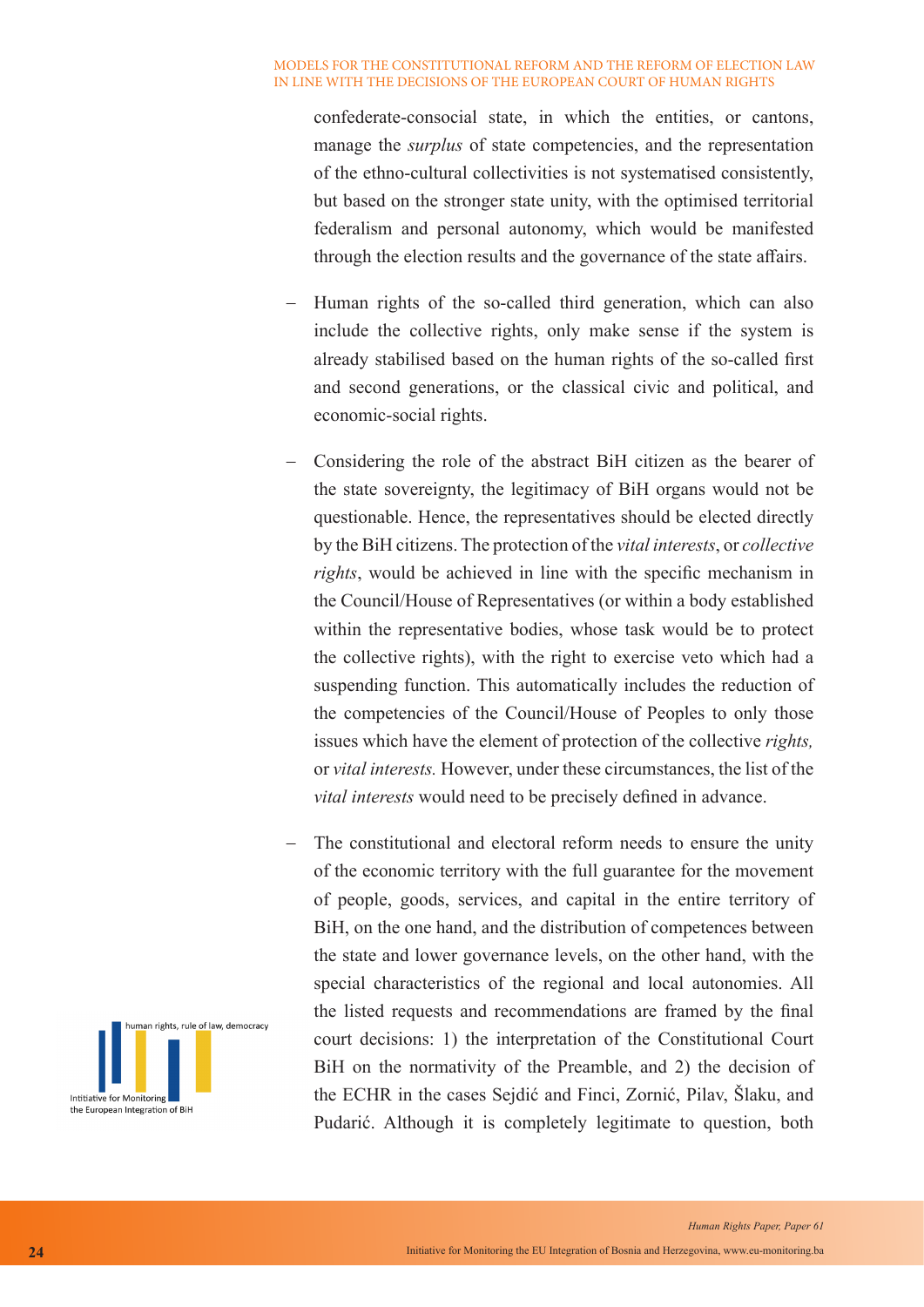theoretically and critically, their purpose and social significance, it is not possible to do so from the legal aspect. On the contrary, they need to be applied. These recommendations do not discuss the numerous issues and problems, primarily those of the essential nature, such as the concept of *constituent peoples* itself, as well as some structural issues of lower government levels – the entities and the cantons, where the many aspects of classical statehood are much more present in practice, than it is the case with the BiH institutions. Of course, all of these positions must be long-term aims since they imply the comprehensive reform which would result in the votes for the completely new constitution and election law based on the idea of de-ethnisation and which would strive for the balance between the liberally-civic, democratic principle *one person – one vote* and the full respect for the collective rights inherent to collectivities. The aforementioned principles would then have to find their own institutional reflection in the legislative body at the central level of BiH state whether we are discussing a two-house legislative body or single-house body which would also include the decision-making regarding the protection of the collective rights.

Finally, it is important to remember that there is no democracy, and there cannot be democracy, without the citizen which is in the centre of all democratic societies. The society which is solely based on collectivities and their rules is not and cannot e called democratic society and that is why it is important that the basic elements in the decisions of ECHR are fulfilled in order for BiH to even come closer to achieving that aim.

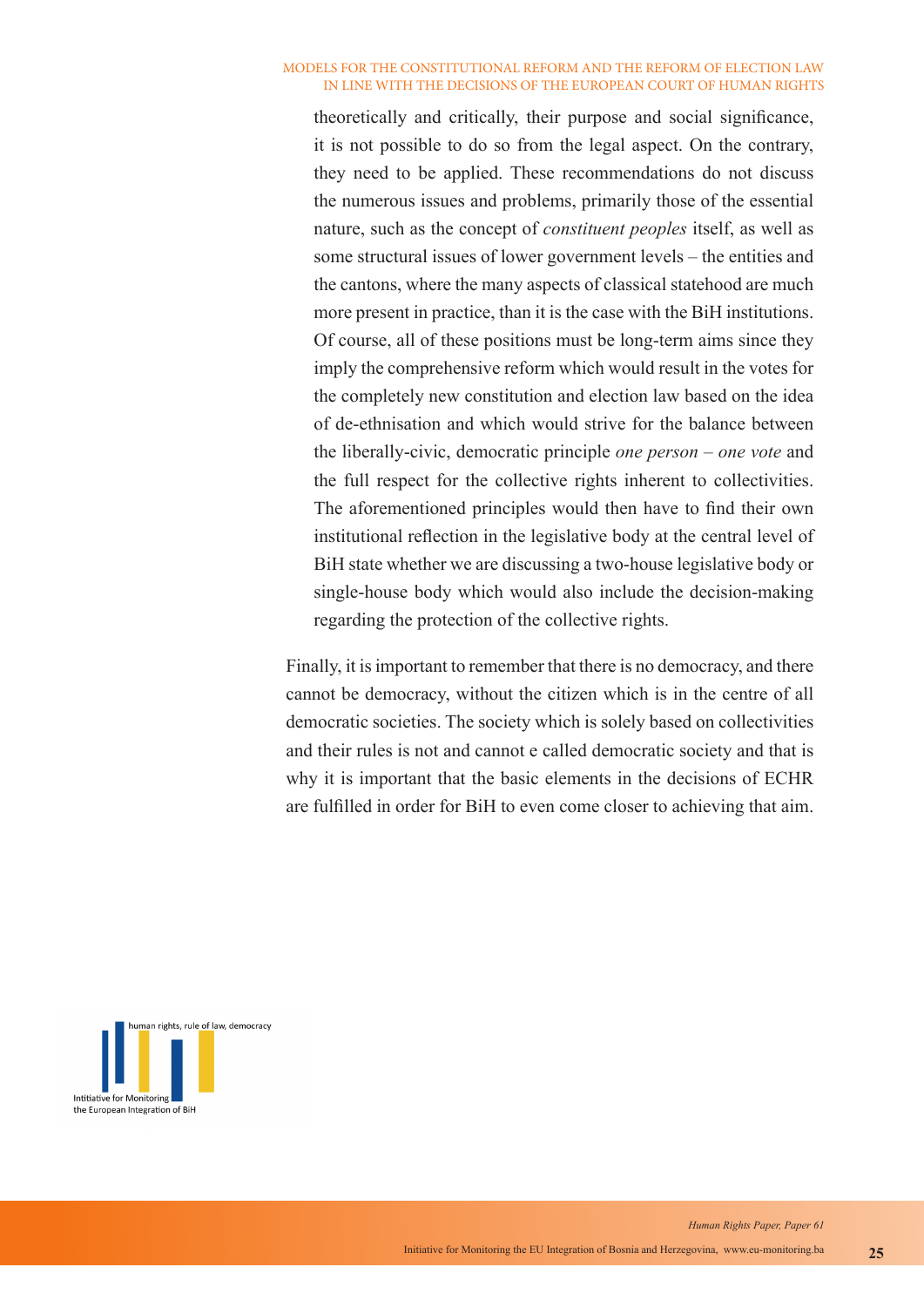# **ABOUT THE AUTHOR**

Faris Vehabović was born on May 23rd, 1967 in Sarajevo. He graduated and passed his bar in Sarajevo. He completed his master studies in 2005 in the Center for Interdisciplinary Studies of the University of Sarajevo, University of Bologna and London School of Economics, and he received the title of Master of European Studies. Since 2012, he has been a judge of the European Court of Human Rights, vice-president of the IV Council of the European Court of Human Rights, from January 2010 to December 2012 an *ad hoc* judge of the European Court if Human Rights, from 2001 to 2007 a registrar of the Constitutional Court of BiH, from 1996 to the end of 2000 a legal expert in the Office of the Ombudsperson for Human Rights in BiH. He is the author of the book *Relationship Between Constitution of Bosnia and Herzegovina and the European Convention on Human Rights and Fundamental Freedoms*, an analysis of the Constitution of BiH and initiatives for the changes of the Constitution of BiH, and a number of articles in various legal magazines regarding the protection of human rights and Constitution of BiH. He is proficient in English and French.

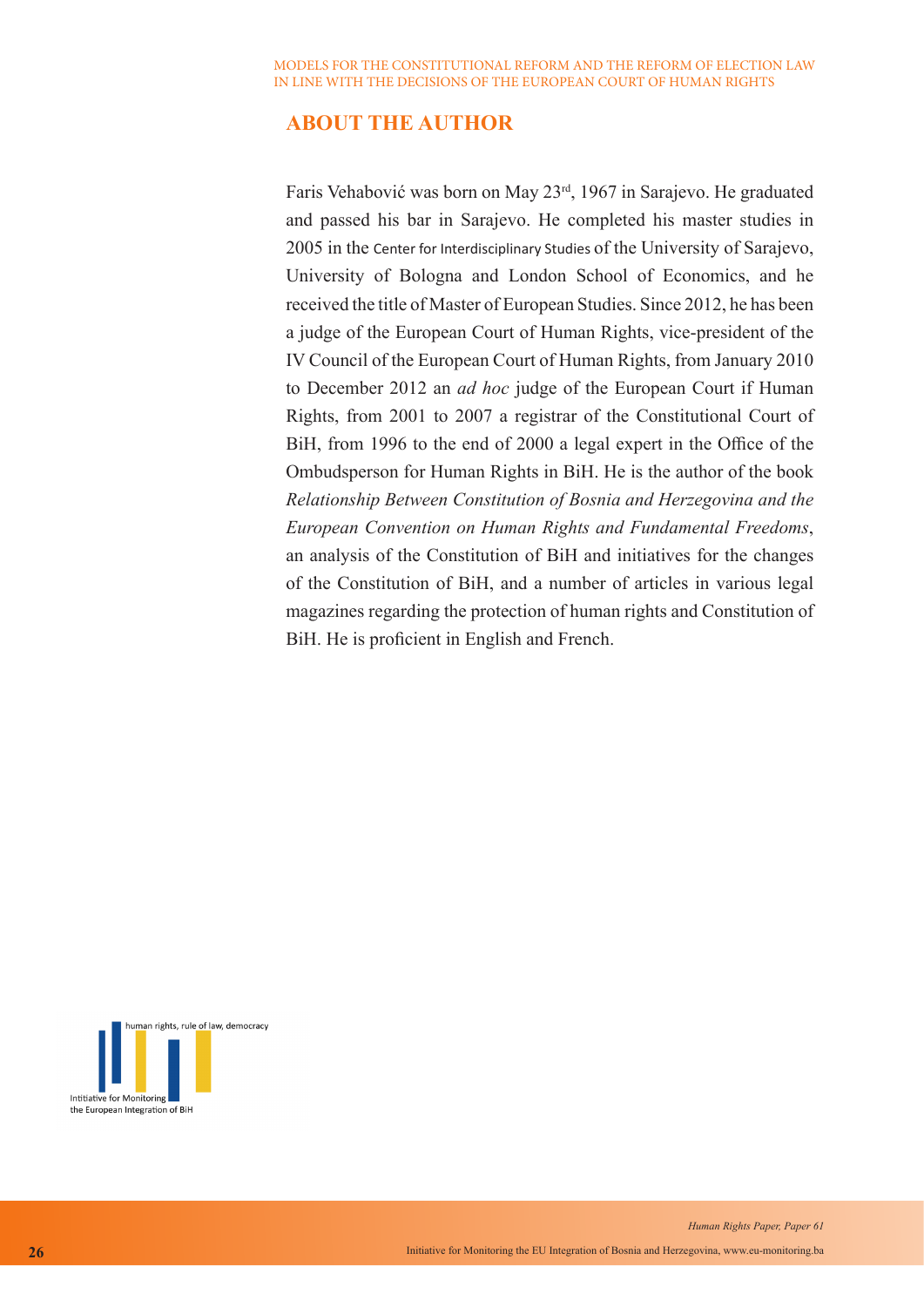# **ABOUT THE INITIATIVE**

**The Initiative for Monitoring the European Integration of Bosnia and Herzegovina** is an informal coalition of forty civil society organisations which contributes to monitoring the reforms and oversees the implementation of policies, rights and standards of the European Union, focusing on the issues of democratisation, rule of law, and human and minority rights. Learn more about the Initiative at: https://eu-monitoring.ba/en/about-the-initiative/.

#### **Active member organizations:**

Aarhus Centre in BiH, Sarajevo Association for Democratic Initiatives, Sarajevo Association Network for Building Peace, Sarajevo Balkan Investigative Reporting Network in BiH, Sarajevo BH Journalists, Sarajevo Centre for Investigative Reporting, Sarajevo Civil Society Promotion Centre, Sarajevo Forum ZFD, Sarajevo Foundation 787, Sarajevo Foundation Cure, Sarajevo Helsinki Citizens' Assembly, Banja Luka Kali Sara – Roma Information Centre, Sarajevo Land of Children, Tuzla MyRight – Empowers People with Disabilities, Sarajevo Oštra Nula, Banja Luka Sarajevo Open Centre, Sarajevo Transitional Justice, Responsibility and Remembrance, Sarajevo Transparency International in BiH, Banja Luka/Sarajevo TRIAL International, Sarajevo Vaša prava BiH (Your Rights BiH), Sarajevo Youth Centre Kvart, Prijedor Youth Initiative for Human Rights in BiH, Sarajevo Zašto ne (Why Not), Sarajevo

#### **Coordinators of the Initiative:**

Sarajevo Open Centre info@eu-monitoring.ba

#### **Supporting organisations:**

Centre for Socio-Ecological Development, Banja Luka; Human Rights Centre of the University of Sarajevo; Crvena (Red), Sarajevo; ELSA, Sarajevo; Green Council, Sarajevo; Infohouse, Sarajevo; OKC Abrašević, Mostar; Perpetuum mobile, Banja Luka; Association PEKS, Tuzla; Vesta, Tuzla; Foreign Policy Initiative BiH, Sarajevo; Green Neretva, Konjic.